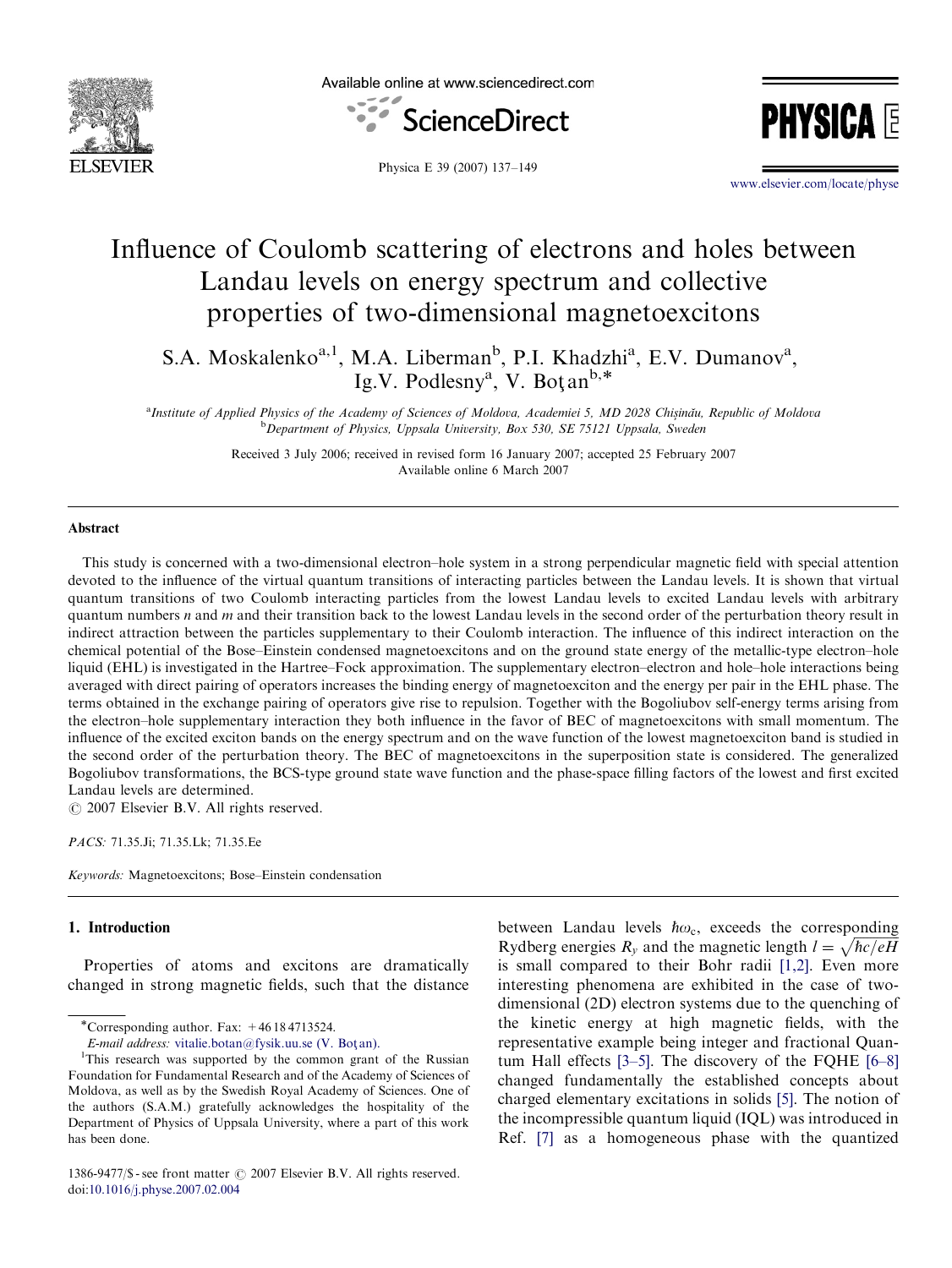densities  $v = p/q$ , where p is an integer and  $q \neq 1$  is odd having charged elementary excitations with a fractional charge  $e^* = \pm e/q$ . These quasiparticles were named as anyons. A classification for free anyons and their hierarchy were studied in [\[9,10\]](#page-11-0). An alternative concept to hierarchical scheme was proposed in [\[11\]](#page-11-0), where the notion of composite fermions (CF) was introduced. The CF consists from the electron bound to an even number of flux quanta.In the frame of this concept the FQHE of electrons can be physically understood as a manifestation of the IQHE of CFs [\[11\]](#page-11-0). The statistics of anyons was determined in Refs. [\[10,12\].](#page-11-0) It was established that the wave function of the system changes by a complex phase factor explines, when the quasiparticles are interchanged. For bosons  $\alpha = 0$ , for fermions  $\alpha = 1$  and for anyons with  $e^* = -e/3$ their statistical charge is  $\alpha = -\frac{1}{3}$ . As was shown in Ref. [\[13\]](#page-11-0), there were no soft branches of neutral excitations in IQL. The energy gap  $\Delta$  for formation of a quasielectron–quasihole pair has the scale of Coulomb energy  $E_0 = e^2/el$ , where  $\varepsilon$  is the dielectric constant of the background. However  $\Delta$  was found to be small  $\Delta \simeq 0.1E<sub>0</sub>$ . The lowest branch was called as magnetoroton [\[13\]](#page-11-0) and can be modeled as a quasiexciton [\[5\]](#page-11-0). As was mentioned in Ref. [\[5\]](#page-11-0) the traditional methods and concepts based either on the neglecting of the electron–electron interaction or on self-consistent approximation are inapplicable to IQL. In a strong magnetic field the binding energy of an exciton increases from  $R<sub>v</sub>$  to  $I<sub>l</sub>$ . Small parameter of the theory, as in the present paper, is the ratio  $I_1/\hbar\omega_c$  < 1. Because the filling factor  $\nu$  basically determines the underlying physics, it cannot be changed arbitrarily, and cannot serve as a small parameter in the case of FQHE. Exact numerical diagonalization for a few number of particles  $N \le 10$ proved to be the most powerful tool in studies of such systems [\[5\]](#page-11-0). The spherical geometry for these calculations was proposed [\[10,14\],](#page-11-0) considering a few number of particles on the surface of a sphere with the radius particles on the surface of a sphere with the radius  $R = \sqrt{S}l$ , so as the density of the particles on thesphere to be equal with the filling factor of 2DEG. The magnetic monopole in the center of the sphere creates a magnetic flux through the sphere  $2S\Phi_0$ , which is multiple to the flux quantum  $\Phi_0 = 2\pi hc/e$ . The angular momentum L of a quantum state on the sphere and the quasimomentum  $k$  of the FQHE state on the plane obey the relation  $L = Rk$ . Spherical model is characterized by continuous rotational group, which is analogous with the continuous translational symmetry in the plane.

The experimental probe and the revealing of the physical properties of the 2DEG are based not only on the magnetoresistence measurements, but also on the photoluminescence (PL) methods. As was mentioned in Ref. [\[15\]](#page-11-0) the connection of PL anomalies with the microscopic properties of IQL has been studied theoretically for over a decade. The role of photoinjected hole is determined by the influence of its Coulomb potential on the 2DEG. A new electron state, which can appear in such conditions were studied theoretically [\[5,15–21\]](#page-11-0). Experimentally observed

doublets were attributed to new states mentioned below. For the values of the ratio  $h/l$ , where h is the distance between the plane occupied by the 2DEG and the plane, where the solitary hole is injected, which serves as a parameter of the theory, such that  $h/l \ll 1$  the perturbative field of the hole is strong, the electron density in the vicinity of the hole strongly deviate from its mean value [\[5,15\]](#page-11-0). It leads to strong renormalization of the exciton properties. The numerical simulations for few electron system are accessible. For the opposite limit case of strongly asymmetric system  $h/l \ge 1$  the approach based on the anyon concept seems to be more promising [\[5\].](#page-11-0) In the former case the giant suppression of the exciton dispersion law, the creation of the exciton-polaron state, where the role of phonons is played by magnetorotons, as well as the possible creation of the bound state including slow magnetoexciton and magnetoroton were established [\[16,17\].](#page-11-0) In the later case a concept of a new type of exciton, namely anyon exciton, was proposed [\[18,19\]](#page-11-0). It consists from a hole and of  $q$  quasielectrons, each of them being charged by a fractional charge  $-e/q$ . At  $h/l \ge 1$  the mean separation between anyons in an exciton is about  $h$ and is larger than the anyon size l. The anyons in this case are well defined quasiparticles and the anyon exciton is an atom-like entity having internal degrees of freedom. Its energy spectrum would comprise a multiplicity of branches [\[5,18,19\]](#page-11-0). At present time different variants of the neutral and charged anyon excitons have been studied, but the understanding of all experimentally discovered and reported anomalies is not complete [\[15\].](#page-11-0) In the papers [\[15,20,21\]](#page-11-0) the ideas about the trions immersed in the IQLs, which are stable and could explain the discontinuities of the PL spectra are discussed. As was mentioned in Ref. [\[15\]](#page-11-0) the many-body IQL dynamics adds to few-body excitonic effects the own complexity. It was argued [\[15\]](#page-11-0) that trions remain stable in realistic dopped wells. In analogy with the conventional excitons and trions in the papers [\[15,20,21\]](#page-11-0) the different anyon variants were investigated in comparison with the previous papers [\[16–19\].](#page-11-0) Some types of anyon trions such as singlet, triplet dark and triplet bright have been discussed so far.

Properties of the symmetric 2D electron–hole (e–h) system (i.e.  $h = 0$ ), with equal concentrations for both components, with coincident matrix elements of Coulomb electron–electron, hole–hole and electron–hole interactions in a strong perpendicular magnetic field also attracted a great attention during last two decades [\[22–29\].](#page-11-0) A hidden symmetry and the multiplicative states were discussed in many papers [\[16,20,26\].](#page-11-0) The collective states such as the Bose–Einstein condensation (BEC) of 2D magnetoexcitons and the formation of metallic-type electron–hole liquid (EHL) were investigated in Refs. [\[22–29\]](#page-11-0). The search for Bose–Einstein condensates has become a milestone in the condensed matter physics [\[30\]](#page-11-0). The remarkable properties of superfluids and superconductors are intimately related to the existence of a bosonic condensate of composite particles consisting of an even number of fermions. In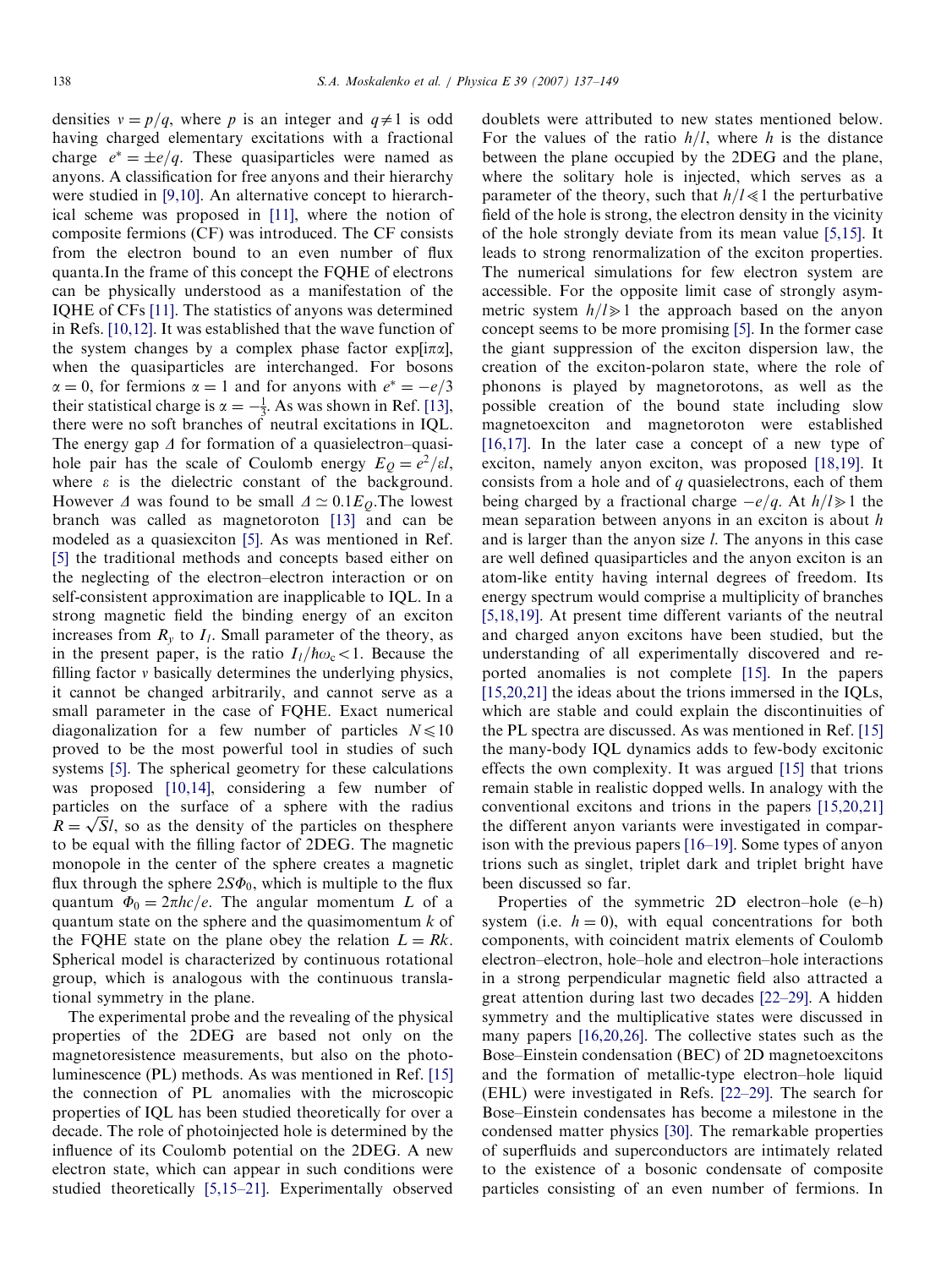highly excited semiconductors the role of such composite bosons is taken on by excitons, which are bound states of electrons and holes. Furthermore, the excitonic system has been viewed as a keystone system for exploration of the BEC phenomena, since it allows to control particle densities and interactions in situ. Promising candidates for experimental realization of such system are semiconductor quantum wells (QWs) [\[31\],](#page-12-0) which have a number of advantages compared to the bulk systems. The coherent pairing of electrons and holes occupying only the lowes Landau levels (LLLs) was studied using the Keldysh–Kozlov–Kopaev method and the generalized random-phase approximation (RPA) [\[27\]](#page-11-0). The BEC of magnetoexcitons takes place in a single exciton state with wave vector  $k$ , supposing that the high density of electrons in the conduction band and of holes in the valence band were created in a single QW structure with size quantization much greater than the Landau quantization. In the case  $k\neq0$  a new metastable dielectric liquid phase formed by Bose–Einstein condensed magnetoexcitons was revealed [\[27,28\].](#page-11-0) The importance of the excited Landau levels (ELLs) and their influence on the ground states of the systems was first noticed by the authors of the papers [\[23–26\].](#page-11-0) The influence of the first excited Landau levels (FELLs) of electrons and holes was discussed in details in paper [\[28\]](#page-11-0). The indirect attraction between electrons (e–e), between holes (h–h) and between electrons and holes (e–h) due to the virtual simultaneous quantum transitions of the interacting charges from LLLs to the FELLs is a result of their Coulomb scattering. The first step of the scattering and the return back to the initial states were described in the second order of the perturbation theory. The purpose of the present paper is the detailed study of the influence of virtual quantum transitions of the Coulomb interacting particles from the LLLs to the ELLs. As in the case of FELLs, the influence of the another ELLs gives rise to the Hartree terms of the overall attractive indirect interaction between the particles. At the same time the Fock terms and the Bogoliubov u-v transformation terms of this indirect interaction are very important in some region of the condensate wave vectors and cannot be generated by another sources. Their search justifies the made investigation. We consider two approaches of the problem. One of them could be named as e–h approach, and another one as excitonic description. But this division is only conditional because the exciton creation and annihilation operators are constructed in their turn from the electron and hole operators. Nevertheless two approaches permit to elucidate different aspects of the problem and we will use both of them. In the first direction we will consider the electrons and holes lying on their LLLs and interacting between them by the forces, which are modified by the ELLS. On this base we will obtain two main results concerning the influence of ELLs on two phases formed by e–h system, namely on the BEC-ed phase and on EHL phase. The main results in this direction were published in summary form in our previous paper [\[29\].](#page-11-0) In the present paper we add many supplementary explications, derivations of the more important results and their illustrations. In the excitonic approach we will pay attention to the influence of ELLs on the wave functions and on the energy levels of the lowest magnetoexciton band, which permits to determine more exact expressions for the exciton creation and annihilation operators. They play a key role in the elaboration of the adequate theory of BEC. These operators and the corresponding wave functions represent the superpositions of the states involving different ELLs. The theory of the BEC of 2D magnetoexcitons on the superposition state is proposed.

The paper is organized as follows. In Section 2 the matrix elements of the Coulomb scattering processes were determined including the simultaneous excitations of two quasiparticles from the LLLs to ELLs. In Section 3 the influence of the ELLs on the ground state energies of the condensed magnetoexcitons and of the EHL were studied in the Hartree–Fock (HF) approximation. Section 4 is devoted to excitonic approach. The wave function, energy spectrum and exciton creation and annihilation operators were determined. On their base the description of the BEC of 2D magnetoexcitons in the superposition state is proposed. The conclusions and summary are given in Section 5.

# 2. Matrix elements of the Coulomb interaction: simultaneous quantum transitions

We consider a 2D electron–hole system in a perpendicular magnetic field, which is assumed to be strong enough such that LL quantization  $\hbar \omega_c$  is larger than exciton binding energy, while the magnetic length  $l$  is smaller than 2D exciton Bohr radius  $a_{\text{ex}}^{\text{2D}}$ . Taking the magnetic field in the Landau gauge  $A = (-Hy, 0, 0)$ , the electron states can be obtained straightforwardly by means of a mixed basis set of Landau functions and plane waves:

$$
\psi_{n,p}^e(x,y) = \frac{1}{\sqrt{L_x l \sqrt{\pi}}} e^{ipx} \exp\left[-\frac{(y-pl^2)^2}{2l^2}\right] H_n\left(\frac{y-pl^2}{l}\right),\tag{1}
$$

where  $L_x$  is a lateral size of 2D layer, *n* is the principal quantum number—Landau level index, and  $H_n$  is Hermite polynomial. Thus, the wave function is a plane wave in  $x$ direction and exponentially localized in y-direction with the center at  $pl^2$  and localization length of the order of l. Note, that one-dimensional (1D) wave vector  $p$  is an eigenvalue of the magnetic momentum operator [\[22\].](#page-11-0) For a charge neutral systems, like exciton, the magnetic momentum is a conserved quantity playing role of the total center-of-mass momentum. Therefore the total momentum in x-direction is a good quantum number and will be used for labeling eigenstates.

The hole states  $\psi_{n,p}^{h}(x, y)$  can be obtained from the Eq. (1) by conserving  $p$  in the plane wave and changing its sign to  $-p$  in the Landau part of electron wave function, since it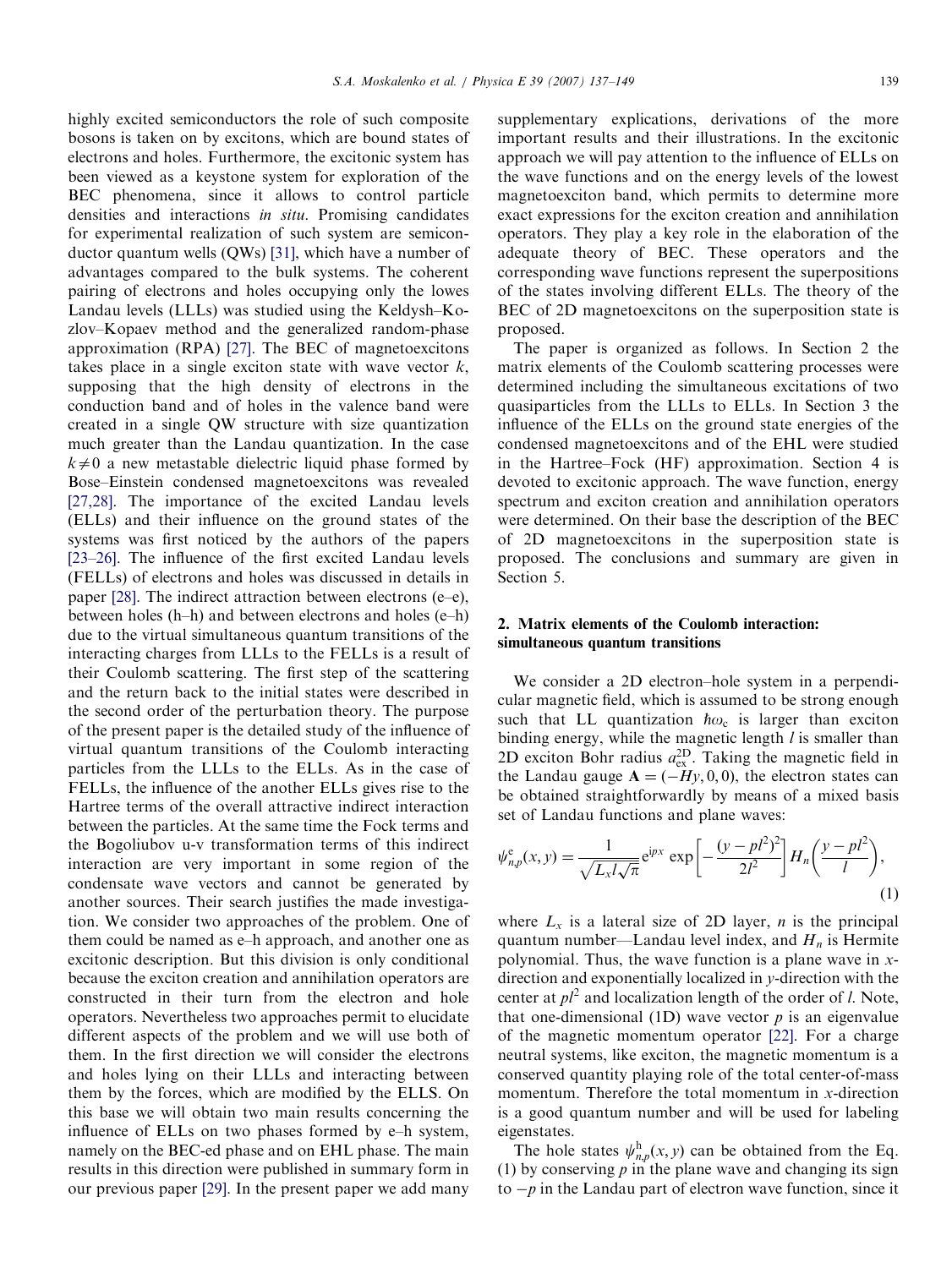has an opposite electric charge and is pulled by the Lorentz force in opposite direction along the y-axis. The energies of electron and hole accounted from the corresponding LLLs energies are simply  $n_{\rm e}\hbar\omega_{\rm ce}$  and  $n_{\rm h}\hbar\omega_{\rm ch}$ , respectively. Hereafter we use a subscript notation to distinguish electrons and holes, unless otherwise stated. Under this conditions the Hamiltonian of the spin-polarized system can be written as

$$
\hat{H} = \hat{H}_0 + \hat{H}_{\text{Coul}},\tag{2}
$$

with  $\hat{H}_0$  term being the Hamiltonian of non-interacting electrons and holes

$$
\hat{H}_0 = \sum_{n=0}^{\infty} \sum_{p} (nh\omega_{ce} - \mu_e) a_{n,p}^{\dagger} a_{n,p} \n+ \sum_{n=0}^{\infty} \sum_{q} (nh\omega_{ch} - \mu_h) b_{n,q}^{\dagger} b_{n,q}.
$$
\n(3)

The operators  $a_{n,p}^{\dagger}$  and  $a_{n,p}$  stand for creation and annihilation of an electron in the state with a momentum p and LL index n;  $b_{n,q}^{\dagger}$  and  $b_{n,q}$  hold the same meaning for hole;  $\mu_e$  and  $\mu_h$  are chemical potentials of electrons and holes. The number of discrete states is  $N = L_x \Delta p / 2\pi = S / 2\pi l^2$ , where S is the layer area.

The interaction term is given by  $\hat{H}_{\text{Coul}}$ :

$$
\hat{H}_{\text{Coul}} = \frac{1}{2} \sum_{p,q,s} \sum_{n,m,n',m'} [F_{e-e}(p,n;q,m;p-s,n';q+s,m')\n\times a_{n,p}^{\dagger} a_{m,q}^{\dagger} a_{m',q+s}^{\dagger} a_{n',p-s}\n+ F_{h-h}(p,n;q,m;p-s,n';q+s,m')\n\times b_{n,p}^{\dagger} b_{m,q}^{\dagger} b_{m',q+s}^{\dagger} b_{n',p-s}] \n- \sum_{p,q,s} \sum_{n,m,n',m'} F_{e-h}\n\times (p,n;q,m;p-s,n';q+s,m')\n\times a_{n,p}^{\dagger} b_{m,q}^{\dagger} b_{m',q+s}^{\dagger} a_{n',p-s}, \n\tag{4}
$$

with Coulomb matrix elements

$$
F_{i-j}(p, n; q, m; p - s, n'; q + s, m')
$$
  
= 
$$
\int \int d\varrho_1 d\varrho_2 \psi_{n,p}^{i*}(\varrho_1) \psi_{m,q}^{i*}(\rho_2) \frac{e^2}{\varepsilon_0 |\varrho_1 - \varrho_2|}
$$
  

$$
\times \psi_{n', p-s}^{i}(\varrho_1) \psi_{m', q+s}^{j}(\varrho_2), \quad i, j = e, h.
$$
 (5)

Here the integration of envelope parts of the wave functions Eq. (1) was performed. The periodic parts of the full Bloch functions being integrated on the elementary lattice cell were excluded from the final expression. The exchange terms related with the quantum transitions from the valence band to conduction band and giving rise to ortho–para exciton splitting and to longitudinal-transverse splitting of the states of dipole active excitons are not taken into account. The variables  $\varrho_i$  are 2D vectors and  $\varepsilon_0$  is the background dielectric constant.

The matrix elements of the Coulomb interaction involving only the LLLs, i.e.  $n = m = n' = m' = 0$  contribution to the interaction Hamiltonian, labeled as  $H_{\text{Coul}}^{\text{LLL}}$  were studied in Refs. [\[25–28\].](#page-11-0) As an example we will demonstrate some of 48 matrix elements with quantum numbers  $n, m, n', m' = 0, 1$ , which involve the first two LLs, namely the LLLs and FELLs of electrons and holes:

$$
F_{i-i}(p, 0; q, 0; p - s, 0; q + s, 0) = \sum_{\kappa} W_{s,\kappa} f(\kappa, p - q - s),
$$
  
\n
$$
F_{i-i}(p, 1; q, 0; p - s, 0; q + s, 0) = \sum_{\kappa} W_{s,\kappa} \frac{(s - i\kappa)l}{\sqrt{2}}
$$
  
\n
$$
\times f(\kappa, p - q - s),
$$
  
\n
$$
F_{i-i}(p, 1; q, 1; p - s, 0; q + s, 0) = -\sum_{\kappa} W_{s,\kappa} \frac{(i\kappa - s)^2 l^2}{2}
$$
  
\n
$$
\times f(\kappa, p - q - s),
$$
  
\n
$$
F_{i-i}(p, 1; q, 1; p - s, 1; q + s, 0) = \sum_{\kappa} W_{s,\kappa} \frac{(s - i\kappa)l}{\sqrt{2}}
$$
  
\n
$$
\times \left[1 - \frac{(s^2 + \kappa^2)l^2}{2}\right]
$$
  
\n
$$
\times f(\kappa, p - q - s),
$$

$$
F_{i-i}(p, 1; q, 1; p-s, 1; q+s, 1)
$$
  
= 
$$
\sum_{\kappa} W_{s,\kappa} \left[ 1 - \frac{(s^2 + \kappa^2)l^2}{2} \right]^2 \times f(\kappa, p-q-s).
$$
 (6)

The similar e–h matrix elements are

$$
F_{e-h}(p, 0; q, 0; p - s, 0; q + s, 0)
$$
  
=  $\sum_{\kappa} W_{s,\kappa} f(\kappa, p + q),$   

$$
F_{e-h}(p, 1; q, 0; p - s, 0; q + s, 0)
$$
  
=  $\sum_{\kappa} W_{s,\kappa} \frac{(\mathrm{i}\kappa - s)l}{\sqrt{2}} f(\kappa, p + q),$   

$$
F_{e-h}(p, 1; q, 1; p - s, 0; q + s, 0)
$$
  
=  $\sum_{\kappa} W_{s,\kappa} \frac{(s^2 + \kappa^2)l^2}{2} f(\kappa, p + q),$   

$$
F_{e-h}(p, 1; q, 1; p - s, 1; q + s, 0)
$$
  
=  $\sum_{\kappa} W_{s,\kappa} \frac{(\mathrm{i}\kappa + s)l}{\sqrt{2}} \left[1 - \frac{(s^2 + \kappa^2)l^2}{2}\right]$   

$$
\times f(\kappa, p + q),
$$
  

$$
F_{e-h}(p, 1; q, 1; p - s, 1; q + s, 1)
$$

 $=\sum$ k  $W_{s,k} \left[ 1 - \frac{(s^2 + \kappa^2)l^2}{2} \right]$ 2  $xf(\kappa, p+q).$  (7)

Here we used the notations

$$
W_{s,\kappa} = V_{s,\kappa} \exp\left[-\frac{(s^2 + \kappa^2)l^2}{2}\right], \quad f(\kappa, p) = \exp(i\kappa pl^2),
$$
\n(8)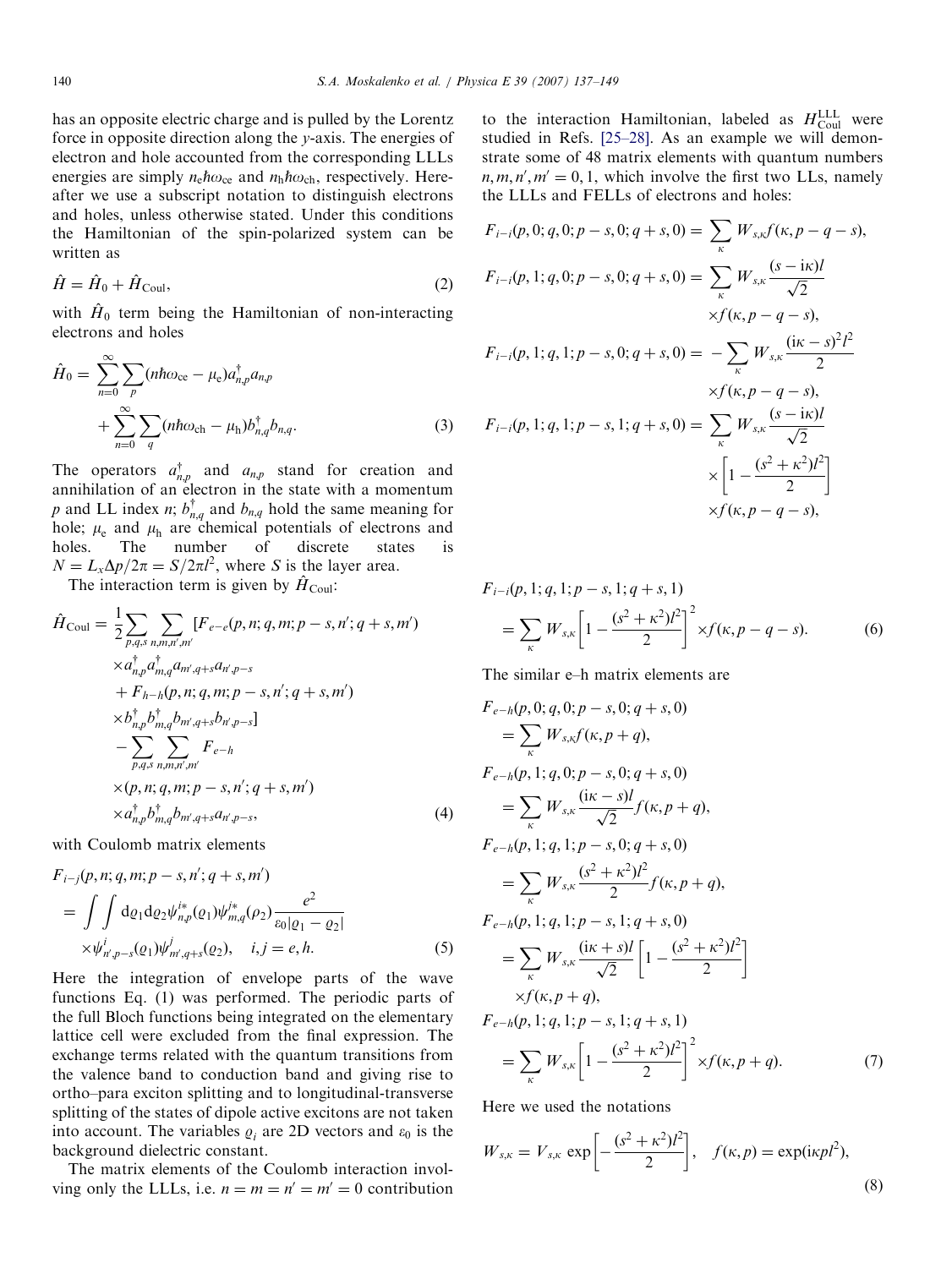where  $V_{s,k}$  is the 2D Fourier transform of the Coulomb interaction

$$
V_{s,\kappa} = \frac{2\pi e^2}{\varepsilon_0 S \sqrt{s^2 + \kappa^2}}.
$$
\n(9)

The application of these matrix elements for derivation of the lowest exciton bands will be shown in Section 4. The main subject of the present paper concerns the simultaneous quantum transitions of two quasiparticles due to their Coulomb scattering.

Quantum transitions associated with Coulomb interactions are allowed without changing the spins of interacting particles. Since we are concerned only in the LLLs, which can accommodate all particles at zero temperature and high magnetic field, we consider virtual transitions, where a particle is first promoted from the LLL to the ELL, and then reverted to the LLL. We restrict ourselves with the simultaneous virtual transitions of two particles, but allowing them to be excited in LLs with arbitrary  $n$  and m. Such virtual transitions correspond to matrix elements  $F_{i-j}(p,0;q,0;p-s,n;q+s,m)$  and  $F_{i-j}(p,n;q,m;p$ s, 0;  $q + s$ , 0) with  $i, j = e, h$ . As a result, these transitions will induce indirect interaction between particles in the LLLs and influence essentially on the BEC of magnetoexcitons. Such indirect interaction is attractive and appears in the second order of the perturbation theory. Following the statements of the paper [\[26\]](#page-11-0), the main role is played by the simultaneous quantum transitions with  $n' = m' = n$ . However, the quantum transitions with  $n \neq m$  have to be also taken into account and we will show that the virtual quantum transitions with participation of the e–h pair give rise to the contributions of two types, which are both depended on the magnetoexciton wave vector k, but exhibitingvanishing or non-vanishing behavior at the point  $k = 0$ . The indirect e–e and h–h interaction lead to contributions, which do not depend on k. It was shown [\[28\]](#page-11-0) that for  $n = m = 1$  this indirect interaction gives rise to the shift of the magnetoexciton levels and influence on BEC. The aim of this section is to generalize the results obtained in Ref. [\[28\]](#page-11-0) and to determine the influence of all ELLs with arbitrary  $n$  and  $m$ .

We start with rewriting the Hamiltonian Eq. (2) by separating the term  $H_{\text{Coul}}^{\text{LLL}}$ , which contains only the LLLs and the term  $H_{\text{Coul}}^{\text{ELL}}$ , which describes the simultaneous transitions  $(0, 0) \rightleftarrows (n, m)$  discussed above, while all others terms entering Eq. (2) will be neglected:

$$
H = H_0 + H_{\text{Coul}}^{\text{LLL}} + H_{\text{Coul}}^{\text{ELL}}.\tag{10}
$$

From now on particle operators with  $n = m = 0$  will be denoted as  $a_p^{\dagger}, a_p, b_p^{\dagger}$  and  $b_p$ . The term  $H_{\text{Coul}}^{\text{ELL}}$  can be excluded from the Hamiltonian Eq. (10) with the aid of unitary transformation [\[32,33\]](#page-12-0)  $\hat{U} = \exp[i\hat{S}]$ , where  $\hat{S} = \hat{S}$ is determined from the equation

$$
i[\hat{H}_0, \hat{S}] + H^{\text{ELL}}_{\text{Coul}} = 0. \tag{11}
$$

Averaging the transformed Hamiltonian on the ground state of electrons and holes in ELLs  $|0\rangle_{\text{ELL}}$  we obtain an

effective Hamiltonian

$$
H_{\text{eff}} = \text{ELL} \langle 0 | e^{-iS} \hat{H} e^{iS} | 0 \rangle_{\text{ELL}} \n\simeq -\mu_{\text{e}} \sum_{p} a_{p}^{\dagger} a_{p} - \mu_{\text{h}} \sum_{p} b_{p}^{\dagger} b_{p} + H_{\text{Coul}}^{\text{LLL}} \n+ \frac{\text{i}}{2} \text{ELL} \langle 0 | [H_{\text{Coul}}^{\text{ELL}}, \hat{S}] | 0 \rangle_{\text{ELL}},
$$
\n(12)

which can be written as

$$
H_{\text{eff}} = -\mu_{\text{e}} \sum_{p} a_{p}^{\dagger} a_{p} - \mu_{\text{h}} \sum_{p} b_{p}^{\dagger} b_{p} + H_{\text{Coul}}^{\text{LLL}} - \frac{1}{2} \sum_{p,q,z} \phi_{e-e}(p,q,z) a_{p}^{\dagger} a_{q}^{\dagger} a_{q+z} a_{p-z} - \frac{1}{2} \sum_{p,q,z} \phi_{h-h}(p,q,z) b_{p}^{\dagger} b_{q}^{\dagger} b_{q+z} b_{p-z} - \sum_{p,q,z} \phi_{e-h}(p,q,z) a_{p}^{\dagger} b_{q}^{\dagger} b_{q+z} a_{p-z}.
$$
 (13)

Here the indirect interaction matrix elements  $\phi_{i-j}(p, q, z)$ are given by the expressions

$$
\phi_{i-j}(p,q,z) = \sum_{n,m} \frac{\phi_{i-j}(p,q,z;n,m)}{nh\omega_{ci} + mh\omega_{cj}},
$$
  

$$
\phi_{i-j}(p,q,z;n,m) = \sum_{i} F_{i-j}(p,0;q,0;p-t,n;q+t,m)
$$
  

$$
\times F_{i-j}(p-t,n;q+t,m; p-z,0;q+z,0). \tag{14}
$$

Making use of the definition Eq. (5) and notations of Eq. (8) one can write Coulomb matrix elements in the following form:

$$
F_{i-i}(p, n; q, m; p-s, 0; q+s, 0)
$$
  
= 
$$
\frac{(-1)^m}{\sqrt{2^{n+m}n!m!}} \sum_{\kappa} W_{s,\kappa} f(\kappa, p-q-s)(-s+i\kappa)^{n+m} l^{n+m},
$$
  

$$
F_{i-i}(p, 0; q, 0; p-s, n; q+s, m)
$$
  
= 
$$
\frac{(-1)^m}{\sqrt{2^{n+m}n!m!}} \sum_{\kappa} W_{s,\kappa} f(\kappa, p-q-s)(s+i\kappa)^{n+m} l^{n+m},
$$
  

$$
F_{e-h}(p, 0; q, 0; p-t, n; q+t, m)
$$
  
= 
$$
\frac{1}{\sqrt{2^{n+m}n!m!}} \sum_{\kappa} W_{i,\kappa} f(\kappa, p+q)[t+i\kappa]^n [t-i\kappa]^{m} l^{n+m},
$$
  

$$
F_{e-h}(p-t, n; q+t, m; p-z, 0; q+z, 0)
$$
  
= 
$$
\frac{1}{\sqrt{2^{n+m}n!m!}} \sum_{\sigma} W_{i-z,\sigma} f(\sigma, p+q)[(t-z)+i\sigma]^n
$$
  

$$
\times [(t-z)-i\sigma]^m l^{n+m}.
$$
 (15)

After straightforward calculation the indirect interaction matrix elements take the following form:

$$
\phi_{i-i}(p, q, z, n, m) = \frac{l^{2(n+m)}}{2^{n+m} n! m!} \sum_{t, \kappa, \sigma} W_{t,\kappa} W_{z-t,\sigma} f(\kappa, p - q - t)
$$

$$
\times f(\kappa, p - q - t - z)(t + i\kappa)^{n+m}
$$

$$
\times (t - z + i\sigma)^{n+m},
$$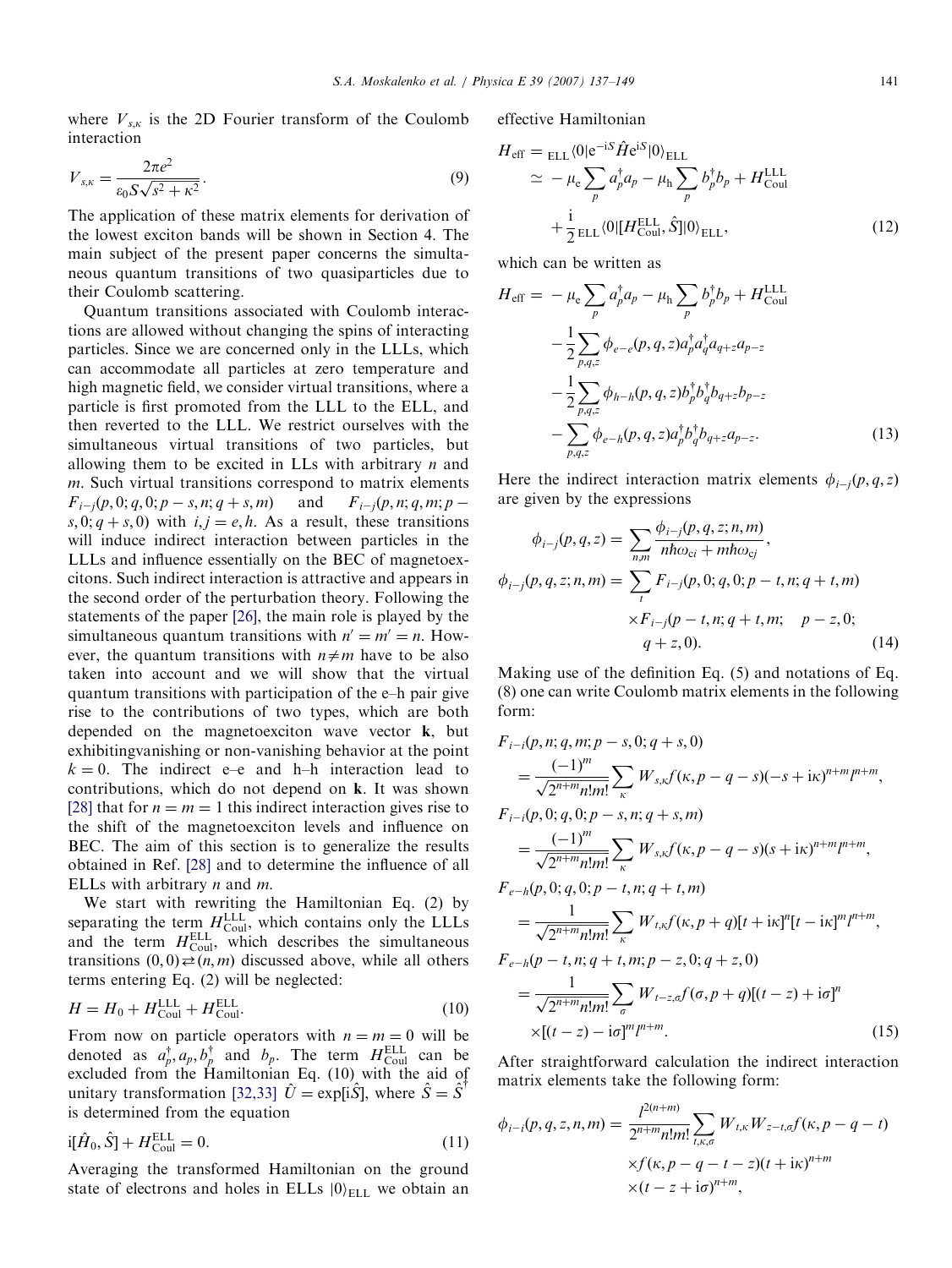$$
\phi_{e-h}(p,q,z;n,m) = \frac{l^{2(n+m)}}{2^{n+m}n!m!} \sum_{t,\kappa,\sigma} W_{t,\kappa} W_{t-z,\sigma} f(\kappa + \sigma, p + q)
$$

$$
\times (t + i\kappa)^{n} (t - i\kappa)^{m} [(t - z) + i\sigma]^{n}
$$

$$
\times [(t - z) - i\sigma]^{m}.
$$
 (16)

A closed form for these expressions cannot be found, however, in special cases the sums of these matrix elements can be reduced to much simpler forms. For example, in the particular case of electrons and holes bound to excitons with a conserved wave vector  $k_x = p + q$  the influence of indirect interaction between electrons and holes leads to the exciton level energy shift  $\Delta(k)$  and is expressed by the sum

$$
\Delta(k) = \sum_{z} \phi_{e-h}(p, k_x - p, z) \exp(-ik_y z l^2)
$$
  
= 
$$
\frac{I_1^2 \exp(-k^2 l^2)}{\pi} \sum_{n,m} \frac{(kl)^{2|n-m|}}{n! m! 2^{|n-m|} (n \hbar \omega_{ce} + m \hbar \omega_{ch})}
$$
  

$$
\times \left[ \frac{\Gamma((m+n+|n-m|+1)/2)}{\Gamma(|n-m|+1)} {}_1F_1 \times \left( \frac{|n-m|+1-(n+m)}{2}; |n-m|+1; \frac{(kl)^2}{2} \right) \right]^2,
$$
  
(17)

and for virtual transitions of an electron and a hole to LLs with the same index  $n = m$  it reduces to

$$
\Delta'(k) = \frac{I_1^2 \exp(-k^2 l^2)}{\pi (\hbar \omega_{\rm ce} + \hbar \omega_{\rm ch})} \sum_{n \ge 1} \frac{[ \Gamma(n + 1/2)]^2}{(n!)^2 n} \left[ {}_1F_1 \right]
$$

$$
\times \left( -n + \frac{1}{2}; 1; \frac{(kl)^2}{2} \right) \right]^2,
$$
(18)

with  $\Gamma(z)$  being the complete Gamma function and  $_1F_1(a; b; z)$  is the confluent hypergeometric function [\[34\]](#page-12-0);  $I_1 = \sqrt{\pi/2} e^2 / \epsilon_0 l$  is magnetoexciton binding energy. At the bottom of the lowest magnetoexciton band the energy shift equals to

$$
\Delta(0) = \Delta'(0) = \frac{I_I^2}{\pi(\hbar\omega_{ce} + \hbar\omega_{ch})} \sum_{n \ge 1} \frac{[F(n + 1/2)]^2}{n(n!)^2}
$$
  
= 
$$
\frac{4I_I^2}{\pi(\hbar\omega_{ce} + \hbar\omega_{ch})} (\pi \ln 2 - 2G)
$$
  
= 
$$
\frac{4I_I^2}{\pi(\hbar\omega_{ce} + \hbar\omega_{ch})} 0.344,
$$
 (19)

where G is Catalan's constant ( $\simeq$  0.915966). Note that at  $k = 0$  the contribution of virtual transitions with  $n \neq m$ vanishes and only transitions with the same index  $n$ contribute to the indirect interaction between electron and hole. But for finite values of k one has to account for virtual transitions with  $n \neq m$ .

In addition, we calculate the sum of the diagonal matrix elements of indirect e–h interaction

$$
A_{e-h} = \sum_{q} \phi_{e-h}(p, q, 0)
$$
  
= 
$$
\frac{I_1^2}{\pi} \sum_{n \geq 1} \sum_{m \geq 1} \frac{(n+m-1)!}{2^{n+m} n! m! (nh\omega_{ce} + mh\omega_{ch})},
$$
 (20)

which can be rewritten for the case  $\omega_{ce} = \omega_{ch} = \omega_c$ (hereafter we assume equal cyclotron frequencies for electron and hole) as

$$
A_{e-h} = \frac{I_l^2}{\pi \hbar \omega_c} \sum_{n \geq 1} \sum_{m \geq 1} \frac{(n+m-1)!}{2^{n+m} n! m! (n+m)} = \frac{I_l^2}{\pi \hbar \omega_c} S,
$$
(21)

where

$$
S = \frac{1}{2} \ln^2 2 - \frac{\pi^2}{12} + 1.06269 \approx 0.481. \tag{22}
$$

Besides the indirect coupling of e–h pairs we consider indirect e–e and h–h interactions expressed by the matrix elements  $\phi_{e-e}$  and  $\phi_{h-h}$ . It can be seen that the sum of diagonal matrix elements determines the Hartree contribution of the indirect interaction and is equal to that one obtained for e–h indirect interaction:

$$
A_{i-i} = \sum_{q} \phi_{i-i}(p, q, 0) = \frac{I_i^2}{\pi \hbar \omega_c} \sum_{n \geq 1} \sum_{m \geq 1} \frac{(n+m-1)!}{2^{n+m} n! m! (n+m)} = \frac{I_i^2}{\pi \hbar \omega_c} S.
$$
 (23)

The sum of the non-diagonal matrix elements  $\phi_{i-i}(p, p$  $z, z$ ) will determine the exchange contribution of the indirect supplementary interaction as follows:

$$
B_{i-i} = \frac{2I_i^2}{\pi \hbar \omega_c} \sum_{n,m} \frac{1}{2^{n+m} n! m! (n+m)} \int_0^\infty dx e^{-x^2/2} x^{n+m}
$$

$$
\times \int_0^\infty dy e^{-y^2/2} y^{n+m} J_{n+m}(xy) = \frac{2I_i^2}{\pi \hbar \omega_c} T,
$$
(24)

where  $J_n(z)$  is Bessel function of the first kind. After a thorough analysis of the sum in the above expression it can be shown that  $T \simeq 0.2161$ .

# 3. Influence of ELLs on the collective states of 2D electron–hole system

The supplementary indirect interaction entering the Hamiltonian Eq. (13) influences on the collective properties of 2D e–h system. We will consider two alternative states: namely, the BEC of magnetoexcitons and the metallic-type EHL. Both of them will be described in HF approximation. The indirect interactions between particles in the e–h system differ from their Coulomb interaction. The average values of the Coulomb interactions in the HF approximation give rise to direct-pairing or Hartree terms and to exchange-pairing or Fock terms. The direct-pairing terms of the e–e, h–h and e–h Coulomb interactions cancel each other due the condition of electro-neutrality of the e–h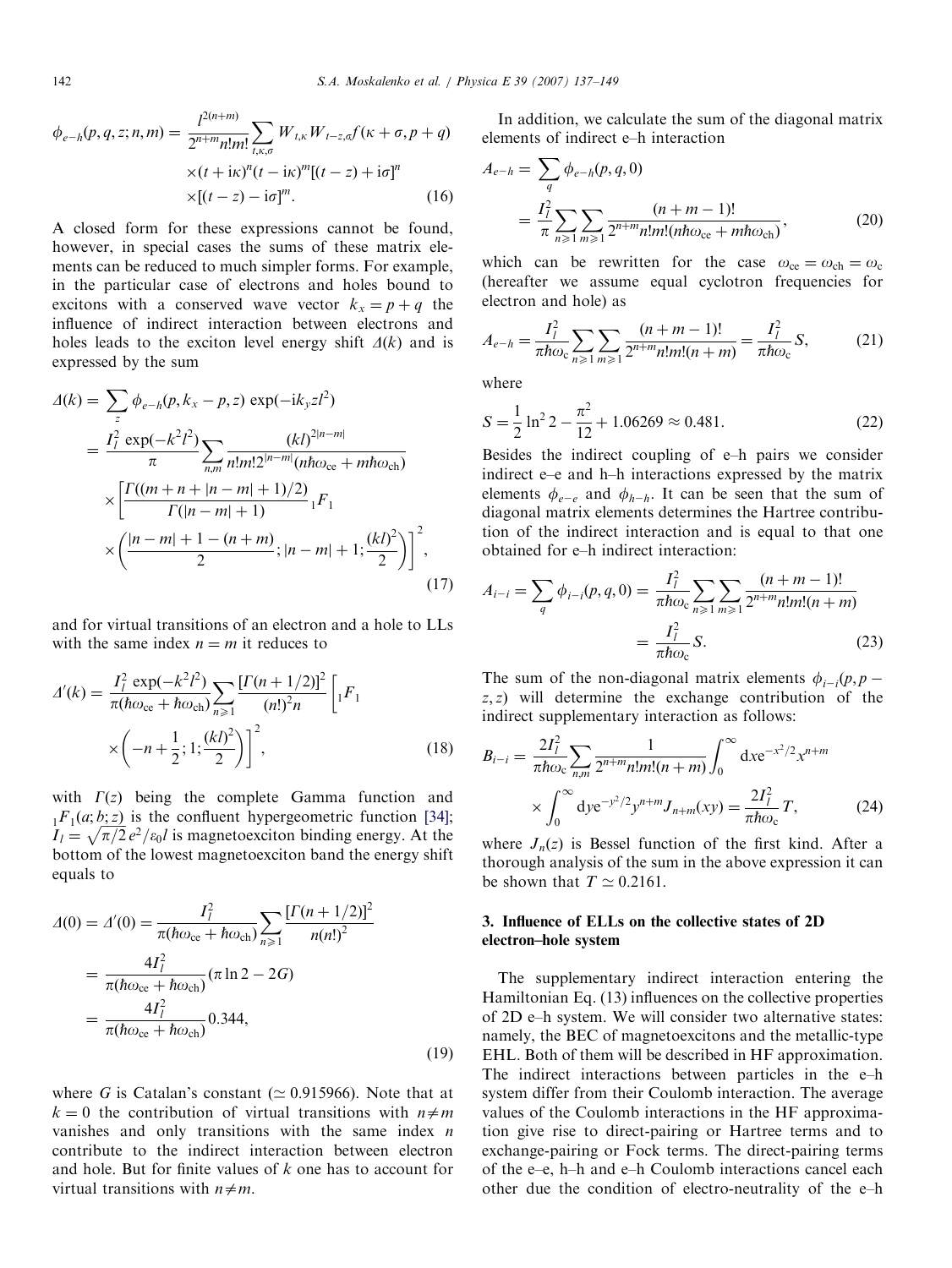system, whereas the Coulomb exchange e–e and h–h interactions are negative. They give rise to the attraction in the system and facilitate the creation of Coulomb correlated e–h plasma and e–h liquid. The supplementary attraction in the system increases the binding energy of magnetoexcitons and at the same time lowers the energy per one pair in the composition of EHL. These competing processes will be compared. On the contrary, the exchange pairing terms of the supplementary interaction are positive, giving rise to the repulsion in the e–h system. They act in the favor of the BEC of magnetoexcitons tending to stabilize it and partially diminish the binding energy of EHL. First, we will discuss the BEC of magnetoexcitons in HFBA.

The ground state energy  $E_{\rm g}$  of the Bose–Einstein condensed magnetoexcitons in Ref. [\[27\]](#page-11-0) was calculated beyond the HFBA on the base of Pauli–Feynman theorem following the proposal of Comte and Nozieres [\[35,36\].](#page-12-0) Being applied to 2D magnetoexcitons the main formula reads as

$$
E_{\rm g} = -N_{\rm ex} \sum_{\bf Q} W_{\bf Q} - \sum_{\bf Q} \int_{0}^{\infty} \frac{\hbar \text{d}\omega}{2\pi} \int_{0}^{e^2} \frac{\text{d}\lambda}{\lambda} \text{Im}\left(\frac{1}{\varepsilon({\bf Q}, \omega, \lambda)}\right).
$$
\n(25)

Here  $N_{ex}$  is the average number of magnetoexcitons and  $\varepsilon(Q, \omega, \lambda)$  is their dielectric constant in the case of hypothetical e–h system with square electric charge equal to  $\lambda$ . Substituting in Eq. (25) the dielectric constant in HFA called as  $\varepsilon^{\text{HF}}(Q, \omega, \lambda)$  or in RPA denoted as  $\varepsilon^{\text{RPA}}(Q, \omega, \lambda)$  in Ref. [\[27\]](#page-11-0) the results were obtained in HFBA or beyond it with account for correlation energy.

Two approximations for dielectric constant have different dependencies on the polarizability  $4\pi\alpha_0^{\text{HF}}(Q,\omega,\lambda)$ 

$$
\varepsilon^{\text{RPA}}(\mathbf{Q}, \omega, \lambda) = 1 + 4\pi \alpha_0^{\text{HF}}(\mathbf{Q}, \omega, \lambda),
$$
  

$$
\frac{1}{\varepsilon^{\text{HF}}(\mathbf{Q}, \omega, \lambda)} = 1 - 4\pi \alpha_0^{\text{HF}}(\mathbf{Q}, \omega, \lambda).
$$
 (26)

The polarizability can be calculated in the approximation of a weak response, if the wave function of the system in zero order approximation is known. In the case of BEC of magnetoexcitons as a ground state wave function was chosen the BCS-type wave function [\[27\]](#page-11-0)  $|\psi_{\alpha}(k)\rangle$  and as the excited wave functions the wave functions of the coherent excited states introduced in Ref. [\[36\]](#page-12-0) for e–h systems in a similar way as it was done by Anderson [\[37\]](#page-12-0) in the theory of superconductors. The ground state wave function was introduced following Keldysh–Kozlov method [\[38\]](#page-12-0) by the action of the displacement unitary transformation  $\hat{D}(\sqrt{N_{\rm ex}})$  on the vacuum state of the initially introduced electron–hole operators

$$
|\psi_{g}(k)\rangle = \hat{D}(\sqrt{N_{\text{ex}}})|0\rangle, \quad a_{p}|0\rangle = b_{p}|0\rangle = 0. \tag{27}
$$

The coherent excited states were generated as follows [\[27\]:](#page-11-0)

$$
\left|\psi^e\left(q\pm\frac{Q_x}{2}\right)\right\rangle = a_{q+Q_x/2}^\dagger a_{q-Q_x/2}|\psi_g(k)\rangle.
$$
 (28)

The unitary transformation  $\hat{D}(\sqrt{N_{\rm ex}})$  breaks the gauge symmetry of the initial Hamiltonian Eq. (13) transforming it to a new Hamiltonian  $\hat{D}H_{\text{eff}}\hat{D}^{\dagger}$ , yielding the ground state wave function Eq.  $(27)$  and macroscopic displacement  $\sqrt{N_{\rm ex}}$  of the exciton creation operator

$$
d^{\dagger}(k) = \frac{1}{\sqrt{N}} \sum_{t} e^{-iQ_{y}t^{2}} a^{\dagger}_{k_{x}/2+t} b^{\dagger}_{k_{x}/2-t}.
$$
 (29)

Note that contrary to the Glauber coherent states [\[39\]](#page-12-0) the exciton creation and annihilation operators are not pure Bose operators but only quasi-boson operators [\[40\].](#page-12-0)

The unitary transformation  $D(\sqrt{N_{\rm ex}}) =$ exp[ $\sqrt{N_{\text{ex}}}(d^{\dagger}(k) - d(k))$ ] of the Hamiltonian implies the unitary transformations of the operators

$$
\hat{D}a_p \hat{D}^{\dagger} \equiv \alpha_p = u a_p - v \left( p - \frac{k_x}{2} \right) b_{k_x - p}^+, \n\hat{D}b_p \hat{D}^{\dagger} \equiv \beta_p = u b_p + v \left( \frac{k_x}{2} - p \right) a_{k_x - p}^+,
$$
\n(30)

yielding inverse transformation

$$
a_p = u\alpha_p + v\left(p - \frac{k_x}{2}\right)\beta_{k_x - p}^{\dagger}, \quad b_p = u\beta_p - v\left(\frac{k_x}{2} - p\right)\alpha_{k_x - p}^{\dagger},\tag{31}
$$

with the coefficients

$$
v(t) = v e^{-ik_y t l^2}, \quad v = \sin(\sqrt{2\pi l^2 n_{\text{ex}}}), \quad u = \cos(\sqrt{2\pi l^2 n_{\text{ex}}}),
$$

$$
n_{\text{ex}} = N_{\text{ex}}/S.
$$

The restriction of the LLL implies the following equalities [\[27\]:](#page-11-0)

$$
v^2 = N_{\text{ex}}/N
$$
,  $n_{\text{ex}} = \frac{v^2}{2\pi l^2}$ ,

where  $v^2$  is the filling factor of the LLL. The last line immediately brings us to the relations  $u = \cos v$  and  $v = \sin v$ , which can be satisfied only in the limit  $v < 1$ . The theory developed in Ref. [\[27\]](#page-11-0) and its application below has to be treated with the restriction  $v < 1$ . To avoid this constraint it is necessary to generalize the structure of the exciton creation operator Eq. (29) including in its composition the creation operators of electrons and holes at least in a few number of ELLs. This improvement will be discussed in the next section, where the FELL is included.

The Hamiltonian of Eq. (13) after the unitary transformation (31) will contain operators  $\alpha_p^{\dagger}, \alpha_p, \beta_p^{\dagger}, \beta_p$  in arbitrary ordering. Their normal ordering will generate a constant U playing the role of the ground state energy of HFBA, a quadratic term  $H_2$  similar with the quadratic expression Eq. (36) of Ref. [\[27\]](#page-11-0), and a quartic term  $H'$ . Hence, the terms entering  $H'$  contain only normal ordered operators  $\alpha_p^{\dagger}, \alpha_p, \beta_p^{\dagger}, \beta_p$  instead of  $a_p^{\dagger}, a_p, b_p^{\dagger}, b_p$ . The average value of H'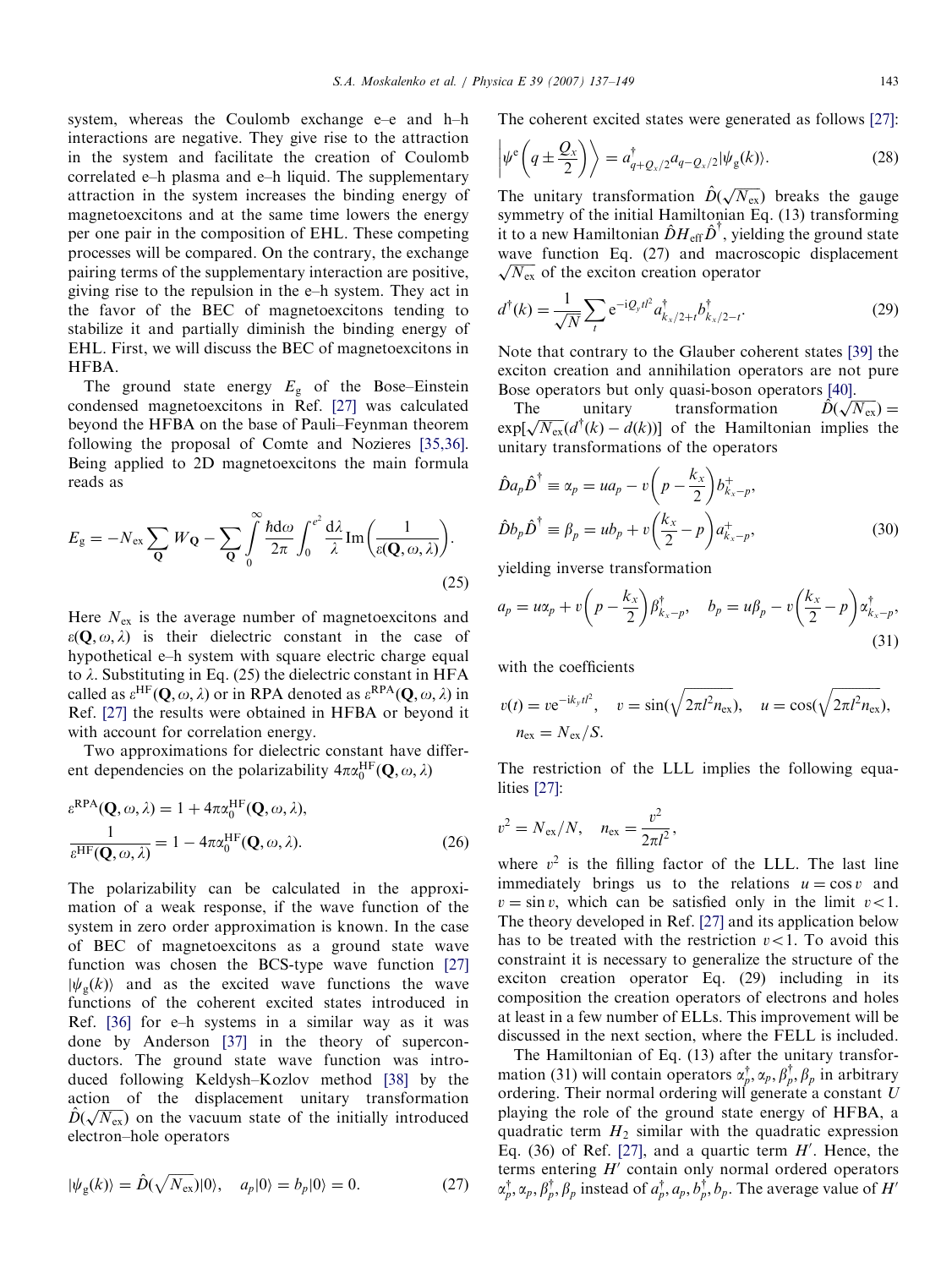on the ground state wave function Eq. (27) equals zero even for the term proportional to  $v<sup>4</sup>$ . Its contribution is non-zero only in higher orders of the perturbation theory, when the coherent excited states were used, as it was demonstrated in the Ref. [\[27\],](#page-11-0) where the correlation energy contain a factor  $v^4u^4$ . The role of smallness parameter is played by the filling factor  $v^2 = 2\pi l^2 n_{\text{ex}} < 1$ . At a given magnetic field  $v^2$  can be altered arbitrary within interval  $(0, 1)$  by changing the exciton concentration  $n_{ex}$ , or the total number of excitons in the system  $N_{ex}$ . Contrary to the small parameter  $r = I_l/\hbar\omega_c$  discussed above and related with the intensity of the magnetic field there exists another independent parameter  $n_{\text{ex}}$  of different origin, which in our consideration must be small as compared to  $1/2\pi l^2$ .

The quadratic Hamiltonian  $H_2$  is given below for the case of electrons and holes with equal masses  $m_e = m_h$ , cyclotron frequencies  $\omega_{ce} = \omega_{ch} = \omega_c$  and chemical potentials  $\mu_{\rm e} = \mu_{\rm h} = \mu/2$ :

$$
H_2 = \sum_{p} [E(\mathbf{k}, v^2, \mu) + (B - 2A)v^2(1 - 2v^2) + 2v^2(1 - v^2)\Delta(k)](\alpha_p^{\dagger}\alpha_p + \beta_p^{\dagger}\beta_p) + \sum_{p} \left[ uv \left( \frac{k_x}{2} - p \right) \beta_{k_x - p} \alpha_p + uv \left( p - \frac{k_x}{2} \right) \alpha_p^{\dagger} \beta_{k_x - p}^{\dagger} \right] \times \{-\psi(\mathbf{k}, v^2, \mu) + 2v^2(B - 2A + \Delta(k)) - \Delta(k)\}.
$$
 (32)

Following the notations of Eqs. (40) and (41) of Ref. [\[27\]](#page-11-0) we have

$$
E(\mathbf{k}, v^2, \mu) = 2v^2 u^2 I_{\text{ex}}(k) + I_l(v^4 - v^2 u^2) - \frac{\mu}{2} (u^2 - v^2),
$$
  

$$
\psi(\mathbf{k}, v^2, \mu) = 2v^2 I_l + I_{\text{ex}}(k)(1 - 2v^2) + \mu,
$$
 (33)

whereas the coefficients  $\Delta(k)$ , A and B are determined by Eqs. (17), (21) and (24), respectively. Putting to zero the last bracket in Eq. (32), i.e. compensating the dangerous diagrams describing the spontaneous creation and annihilation of e–h pairs in the vacuum state Eq. (27), one can obtain the chemical potential  $\mu$  of the system in the HFBA:

$$
\mu^{\text{HFB}} = -\tilde{I}_{\text{ex}}(k) + 2v^2(B - 2A + \tilde{I}_{\text{ex}}(k) - I_l)
$$
  
= 
$$
-\tilde{I}_{\text{ex}}(k) + 2v^2(B - 2A + \Delta(k) - E(k)).
$$
 (34)

Here the renormalized ionization potential of magnetoexcitons  $\tilde{I}_{\text{ex}}(k)$  containing the correction due to influence of all ELLs was introduced:

$$
\tilde{I}_{ex}(k) = I_{ex}(k) + \Delta(k), \quad I_{ex}(k) = I_{l} - E(k), \nE_{ex}(k) = -I_{ex}(k).
$$
\n(35)

Introducing the value  $\mu^{\text{HFB}}$  in the remainder part of the first line of Eq. (32), Hamiltonian  $H_2$  will take the form

$$
H_2 = \sum_p \frac{\tilde{I}_{ex}(k)}{2} (\alpha_p^+ \alpha_p + \beta_p^+ \beta_p). \tag{36}
$$

This Hamiltonian describes the single-particle elementary excitations from a single-exciton state with wave vector k of the condensed magnetoexcitons. To extract from the condensate one pair of new quasiparticles the energy cost  $\tilde{I}_{\rm ex}(k)$  is equivalent to unbinding energy, i.e. the excitation energy for one quasiparticle equals to  $\tilde{I}_{ex}(k)/2$ . Notice that the chemical potential  $\mu^{\text{HFB}}$  in the point  $v^2 = 0$  coincides on the energy scale with the position of the renormalized magnetoexciton energy band

$$
\tilde{E}_{\text{ex}}(k) = -\tilde{I}_{\text{ex}}(k),
$$

while in the point  $2v^2 = 1$  it equals to the value  $-I_1 + B 2A$  and does not depend on  $k$ . The concentration corrections to  $\mu$ <sup>HFB</sup> are determined by the term

$$
2v^2(B - 2A + \Delta(k) - E(k)).
$$
\n(37)

The term  $-E(k)$  appears in the frame of the LLLs and was obtained in the Refs. [\[26,27\]](#page-11-0). It determines the instability of the ground state within the HFBA, when the corrections due to ELL are neglected. The term  $B - 2A$  appears in both phases, not only in the case of BEC of magnetoexciton, but also in the case of EHL. The term  $-2A$  is related with the average Hartree terms of the supplementary e–e, h–h and e–h interactions, whereas the term  $B$  with the average exchange terms of the supplementary e–e and h–h interactions. The term  $2v^2\Delta(k)$  is according to e–h interaction and Bogoliubov u-v transformation and is named as Bogoliubov self-energy term [\[41\].](#page-12-0) As it will be shown below it does not appear in the case of EHL.

The renormalized ionization potential in a dimensionless form is represented in [Fig. 1,](#page-8-0) when the parameter  $r$  was taken equal to 1 and  $\frac{1}{2}$ . Note the value 1 is the maximal possible value because the theory is valid only for  $r < 1$ . The resulting influence of the ELLs on the chemical potential  $\mu(k, v^2)$  calculated in the HFBA is determined by the coefficient  $(B - 2A + \Delta(k))$  as was mentioned above. In the dimensionless form it is represented in [Fig. 2](#page-8-0) also for two different ratios  $r = 0.5: 1$ . This influence, as well as the influence of FELLs discussed in the paper [\[28\],](#page-11-0) is essential only in the range of small values of  $kl < 0.5$ , decreasing rapidly with the increasing of kl. The inset on this figure represents the coefficient  $[B - 2A + \Delta(k) - E(k)]$ , which reflects the influence of both the LLLs and of the ELLs. Thus, the main result obtained so far, namely the dependence of the chemical potential  $\mu$ <sup>HFB</sup> in HFBA versus the filling factor  $v^2$  of the LLL at different values of the dimensionless wave vector  $kl = 0, 0.5, 1.0, 3.6$  and for two different values of ratio  $r = 0.5$ : 1 is presented in [Fig. 3](#page-8-0). One can see that the BEC of 2D magnetoexcitons with wave vector  $kl < 0.5$  is stable in HFBA. As was realized in Ref. [\[27,28\]](#page-11-0) at greater values  $kl > 0.5$  the influence of coherent excited states [\[37\]](#page-12-0) is important and leads to the appearance of the metastable dielectric liquid phase.

Now we consider the EHL formation in HFA. We start with an effective Hamiltonian (13), but without chemical potentials  $\mu_e$  and  $\mu_h$ , and calculate the ground state energy  $E_{\text{EHL}}$  of EHL at  $T = 0$  when the average values of electrons and holes numbers on the LLLs are equal to

$$
\langle a_p^{\dagger} a_p \rangle = \langle b_p^{\dagger} b_p \rangle = v^2. \tag{38}
$$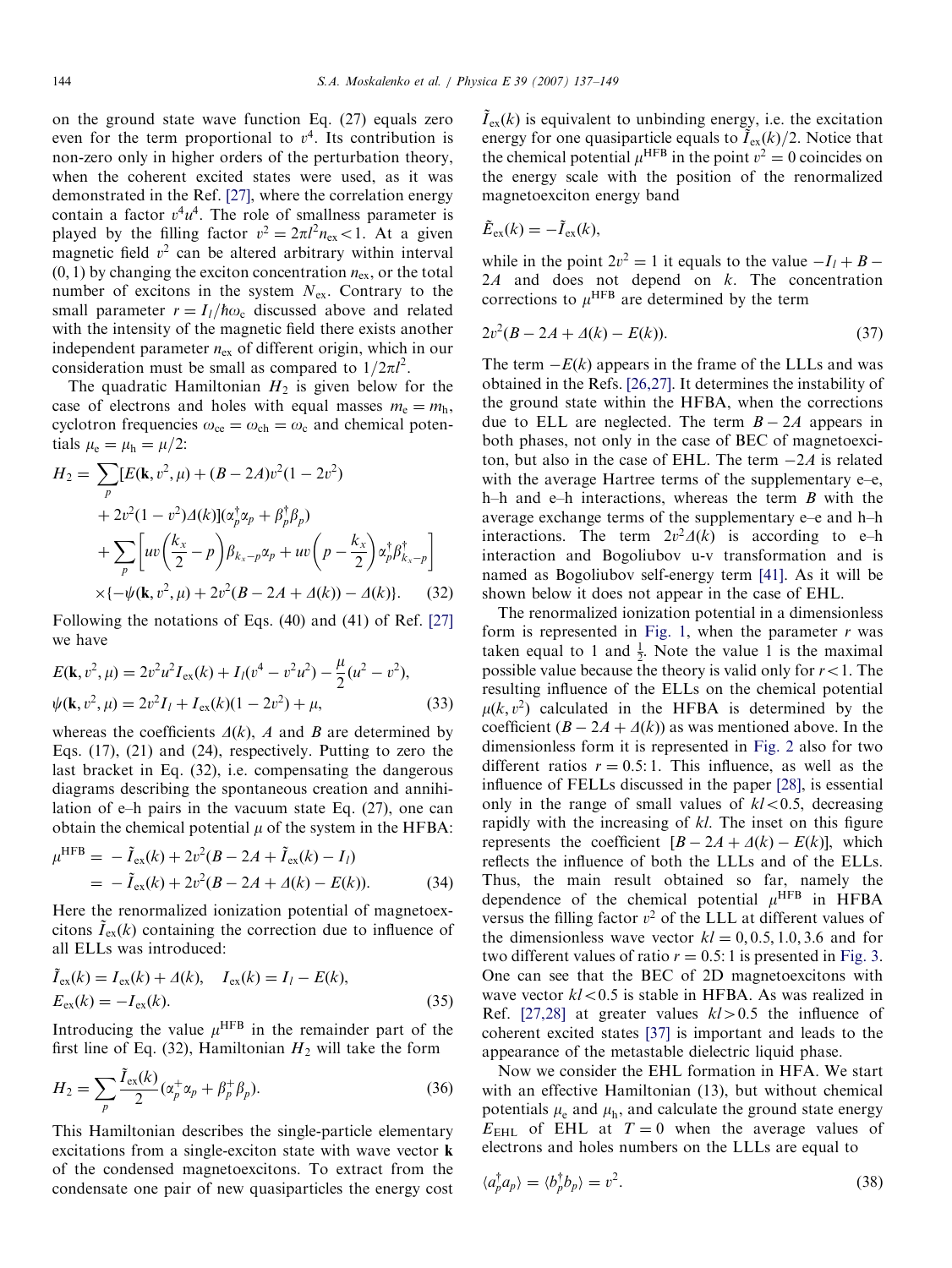<span id="page-8-0"></span>Here  $v^2$  is the filling factor of LLLs. Applying the Wick theorem, we obtained the ground state energy

$$
E_{\rm EHL} = -N_{\rm e-h}[v^2I_l + v^2(2A - B)], \quad N_{\rm e-h} = Nv^2, \tag{39}
$$

and the energy per one e–h pair  $\varepsilon$ <sub>EHL</sub> of EHL in units of  $I_l$ 

$$
\frac{\varepsilon_{\text{EHL}}}{I_l} = -v^2 \left( 1 + \frac{2I_l}{\pi \hbar \omega_c} (S - T) \right). \tag{40}
$$

Taking into account the estimated values  $S = 0.481$  and  $T = 0.216$  we have

$$
\frac{\varepsilon_{\text{EHL}}}{I_l} = -(1 + 0.168r)v^2, \quad r = I_l/\hbar\omega_c.
$$
 (41)

The minimal value is achieved at filling factor  $v^2 = 1$ , and it determines the energy per pair inside EHD equal to

$$
\varepsilon_{\rm EHD} = -I_l (1 + 0.168r). \tag{42}
$$



Fig. 1. Renormalized exciton ionization potential versus dimensionless wavevector kl for different values of the parameter  $r = I_l/\hbar\omega_c$ . Solid line:  $r = 1$ ; dashed line:  $r = 0.5$ . Dash-dotted line: ionization potential with the inclusion of only FELL for  $r = 1$ ; dotted line: the same, but for  $r = 0.5$ (see Section 4).



Fig. 2. Coefficient  $B - 2A + \Delta(k)$  versus wavevector k for different values of the parameter  $r = I_1/\hbar\omega_c$ . Solid line:  $r = 1$ ; dashed line:  $r = 0.5$ . Inset: coefficient  $B - 2A + \Delta(k) - E(k)$  versus wavevector k. Solid line:  $r = 1$ ; dashed line:  $r = 0.5$ .

 $\epsilon_{\text{EHL}}$  and  $\epsilon_{\text{EHD}}$  depend on the ratio  $r<1$ . In spite of the restriction  $r<1$  equivalent to a strong magnetic field condition, we will make also calculations in the case of maximal possible value  $r = 1$ . One can see that the corrections due to ELLs lower the energy per pair inside EHD by the value  $0.168I_l$  for  $r = 1$  and by the value  $0.084I_1$  for  $r = 0.5$ . The energy per e–h pair of EHD is presented in Fig. 3 for different values of the ratio r. The energy  $\varepsilon$ <sub>EHD</sub> is of the same order of magnitude as the chemical potential of condensed excitons with small wave vectors  $k$  and the coexistence of these two states is possible.

# 4. Excitonic approach: BEC in the superposition exciton state

The aim of this section is to generalize the results expressed by formulas (27)–(31), as well as to compare the



Fig. 3. Chemical potential versus filling factor  $v^2$  for different values of the parameter  $r = I_1/\hbar\omega_c$ . Solid line: energy per e–h pair in EHD phase; dashed line: chemical potential of condensed excitons with  $k = 0$ ; dotted line: the same, but for  $kl = 0.5$ ; dash-dotted line: the same, but for  $kl = 1$ ; dash-dot–dot line: the same, but for  $kl = 3.6$ .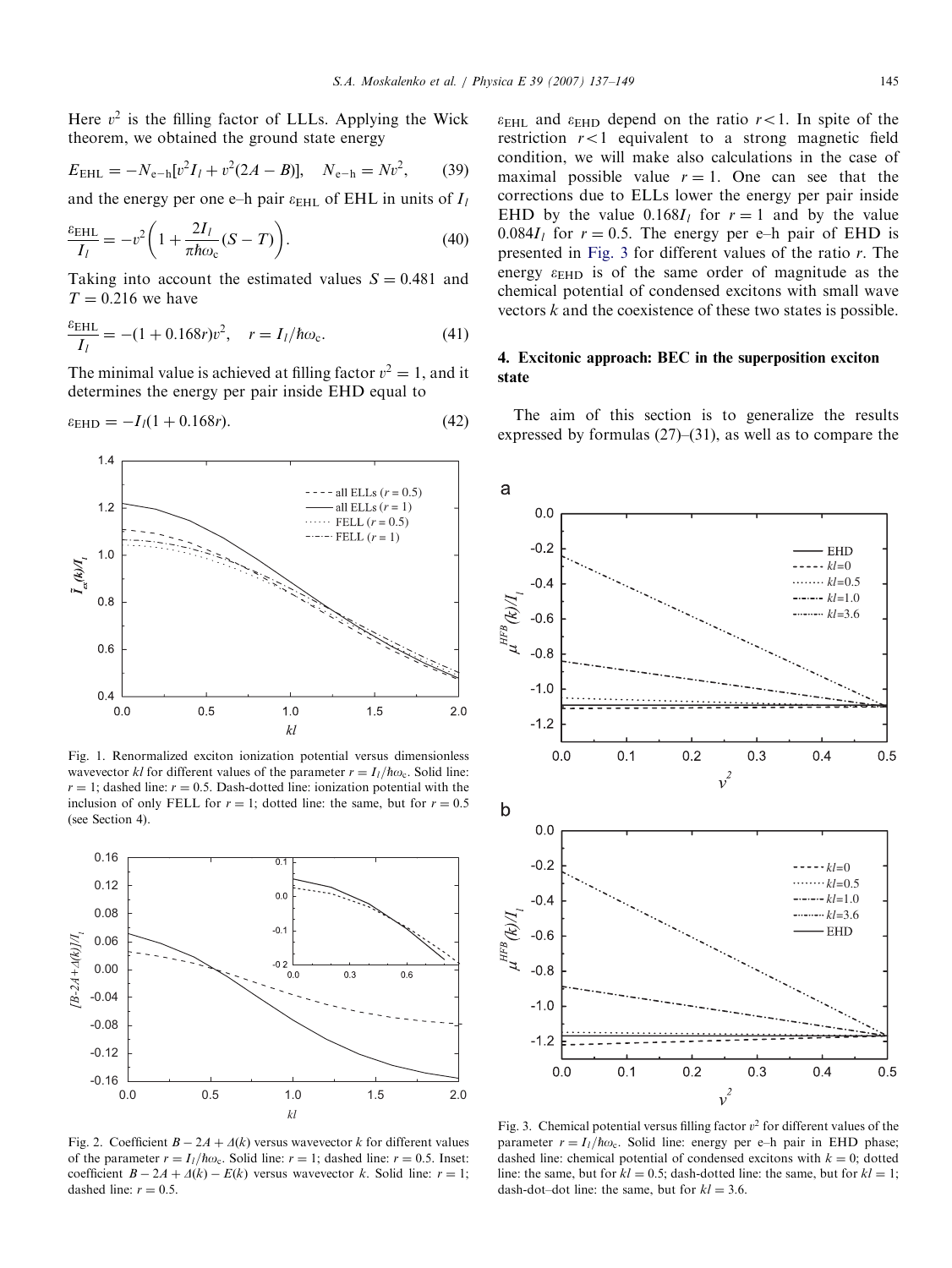results illustrated in [Fig. 1](#page-8-0) with the ones obtained in this section. Putting the aim into practice we need to calculate the wave functions and the energy spectrum of the lowest exciton band. We will confine ourselves into the frame of four exciton levels model. By this restriction we will determine the influence of nearly situated exciton levels with the same wave vector on the lowest exciton level in which the BEC of magnetoexcitons takes place. These calculations are needed to obtain more exact expressions for the exciton wave function as well as of the exciton creation and annihilation operators. They will be represented as coherent superpositions of their zero order expressions and will lead us to the necessity to investigate the BEC in the exciton superposition state.

For the beginning we will define the magnetoexciton creation operator  $[25-27]$  characterized by the number *n* of the electron LL and by the number  $m$  of the hole LL, as well as by the 2D wave vector **k** with two components  $k_x$ and  $k_v$ 

$$
X_{n,m,\mathbf{k}}^{\dagger} = \frac{1}{\sqrt{N}} \sum_{t} \exp[-ik_{y}t l^{2}] a_{n,k_{x}/2+t}^{\dagger} b_{m,k_{x}/2-t}^{\dagger}.
$$
 (43)

The state with the pair of numbers  $(n, m)$  equals to (0,0) will for simplicity be denoted as the state 1, the pair of numbers  $(1,1)$  gives rise to the magnetoexciton state 2, the pairs  $(1,0)$ and (0,1) will be mentioned as the states 3 and 4, correspondingly. The exciton wave function  $\psi_i(k)$  is obtained as action of this operator on the vacuum state  $|0\rangle$  determined as  $a_{n,p}|0\rangle = 0$ ,  $b_{m,p}|0\rangle = 0$ 

$$
\psi_{i,\mathbf{k}} = X_{n,m,\mathbf{k}}^{\dagger}|0\rangle,\tag{44}
$$

where *i* labels the quantum numbers  $i \rightarrow (n, m)$ . Thus, one can straightforwardly prove the orthogonality and normalization properties of eigenstates:

$$
\langle \psi_{i,\mathbf{k}} | \psi_{j,\mathbf{k'}} \rangle = \delta_{i,j} \delta_{\mathbf{k},\mathbf{k'}}.
$$
\n(45)

The matrix elements of the Hamiltonian Eq. (2), where the chemical potentials  $\mu_e$  and  $\mu_h$  are omitted as we are concerned in single exciton properties, on the wave functions Eq. (44) are denoted as

$$
H_{ij}(k) = \langle \psi_{i,\mathbf{k}} | \hat{H} | \psi_{j,\mathbf{k}} \rangle = \delta_{ij} \langle \psi_{i,\mathbf{k}} | \hat{H}_0 | \psi_{i,\mathbf{k}} \rangle + V_{ij}(\mathbf{k}), \tag{46}
$$

where  $V_{i,j}(\mathbf{k}) = \langle \psi_{i,\mathbf{k}} | \hat{H}_{\text{Coul}} | \psi_{j,\mathbf{k}} \rangle$ . Analytical expression for  $V_{i,j}(\mathbf{k})$  one can derive from Eqs. (6) to (7) (for details see e.g. in Ref. [\[43\]\)](#page-12-0). The magnetoexciton energy bands will be determined at first in the zeroth order of the perturbation theory, when only the diagonal matrix elements  $H_{ii}$  and two off-diagonal matrix elements  $V_{12}(k)$  and  $V_{21}(k)$  are taken into account. The reason for the choice of the zero order approximation will be given below. All other offdiagonal matrix elements, which are smaller than the values  $V_{12}$  and  $V_{21}$  will be introduced in higher orders of the perturbation theory. We consider first the nondegenerate case when  $\omega_{ce} \neq \omega_{ch}$ , so that the four zero order magnetoexciton bands accounted from the LLLs are

$$
E_{\text{ex}}^{1}(k) = E_{\text{ex}}^{(0,0)}(k) = H_{1,1}(k) = V_{1,1}(k) = -I_{\text{ex}}^{(0,0)}(k), \tag{47a}
$$

$$
E_{\text{ex}}^2(k) = E_{\text{ex}}^{(1,1)}(k) = H_{2,2}(k) = \hbar \omega_{\text{ce}} + \hbar \omega_{\text{ch}} - I_{\text{ex}}^{(1,1)}(k), \text{(47b)}
$$

$$
E_{\text{ex}}^3(k) = E_{\text{ex}}^{(1,0)}(k) = H_{3,3}(k) = \hbar \omega_{\text{ce}} - I_{\text{ex}}^{(1,0)}(k), \text{(47c)}
$$

$$
E_{\text{ex}}^{4}(k) = E_{\text{ex}}^{(0,1)}(k) = H_{4,4}(k) = \hbar \omega_{\text{ch}} - I_{\text{ex}}^{(0,1)}(k). \tag{47d}
$$

The ionization potentials of four bands were determined as

$$
I_{\text{ex}}^{(n,m)}(k) = \sum_{s} F_{e-h}(p, n; k_x - p, m; p - s, n; k_x - p + s, m)
$$
  
 
$$
\times \exp\left[i k_y s l^2\right] = \frac{e^2}{\epsilon_0 l} \int_0^\infty dx
$$
  
 
$$
\times \exp\left[-\frac{x^2}{2}\right] \left(1 - \frac{x^2}{2}\right)^{n+m}
$$
  
 
$$
\times J_0(k/x), \quad n, m = 0, 1. \tag{48}
$$

An explicit expression for  $I_{\text{ev}}^{(n,m)}(k)$  can be found e.g. in Ref. [\[44\]](#page-12-0).

A more exact expression of the magnetoexciton wave function is the linear combination

$$
\psi_{v,\mathbf{k}} = \sum_{i=1}^{4} a_{iv} \psi_{i,\mathbf{k}}.
$$
\n(49)

The new functions  $\psi_{v,k}$  are denoted by Greek symbols  $v = \alpha, \beta, \gamma, \delta$ , whereas the initial zero order functions  $\psi_{ik}$  by Latin letter  $i = 1, 2, 3, 4$ . They obey to the Schrödinger equation

$$
\hat{H}\psi_{v,\mathbf{k}} = E_v(k)\psi_{v,\mathbf{k}} \tag{50}
$$

what leads to four linear equations which determine the energy spectrum  $E_v(k)$  and the coefficients  $a_{iv}$ . The equations contain the matrix elements Eq. (46) and have the form

$$
\sum_{i=1}^{4} a_{iv} H_{ij}(k) = E_v(k) a_{jv}, \quad j = 1, 2, 3, 4.
$$
 (51)

The energy spectrum  $E_y(k)$  can be found solving secular equation

$$
\begin{vmatrix} H_{11}(k) - E_v(k) & V_{12}(k) & V_{13}(k) & V_{14}(k) \ V_{21}(k) & H_{22}(k) - E_v(k) & V_{23}(k) & V_{24}(k) \ V_{31}(k) & V_{32}(k) & H_{33}(k) - E_v(k) & V_{34}(k) \ V_{41}(k) & V_{42}(k) & V_{43}(k) & H_{44}(k) - E_v(k) \ \end{vmatrix} = 0.
$$
\n(52)

Neglecting 10 off-diagonal matrix elements denoted as a first order infinitesimals  $\varepsilon$ 

$$
|V_{13}|\sim |V_{14}|\sim |V_{23}|\sim |V_{24}|\sim |V_{34}|\sim \varepsilon
$$
\n(53)

we will obtain the zero order solutions of Eqs. (51) and (52)

$$
E_{\alpha,\beta}^{0}(k) = \frac{H_{11}(k) + H_{22}(k)}{2}
$$
  
\n
$$
= \frac{1}{2} \sqrt{(H_{11}(k) - H_{22}(k))^{2} + 4V_{12}^{2}(k)},
$$
  
\n
$$
E_{\gamma}^{0}(k) = H_{33}(k), \quad E_{\delta}^{0}(k) = H_{44}(k).
$$
 (54)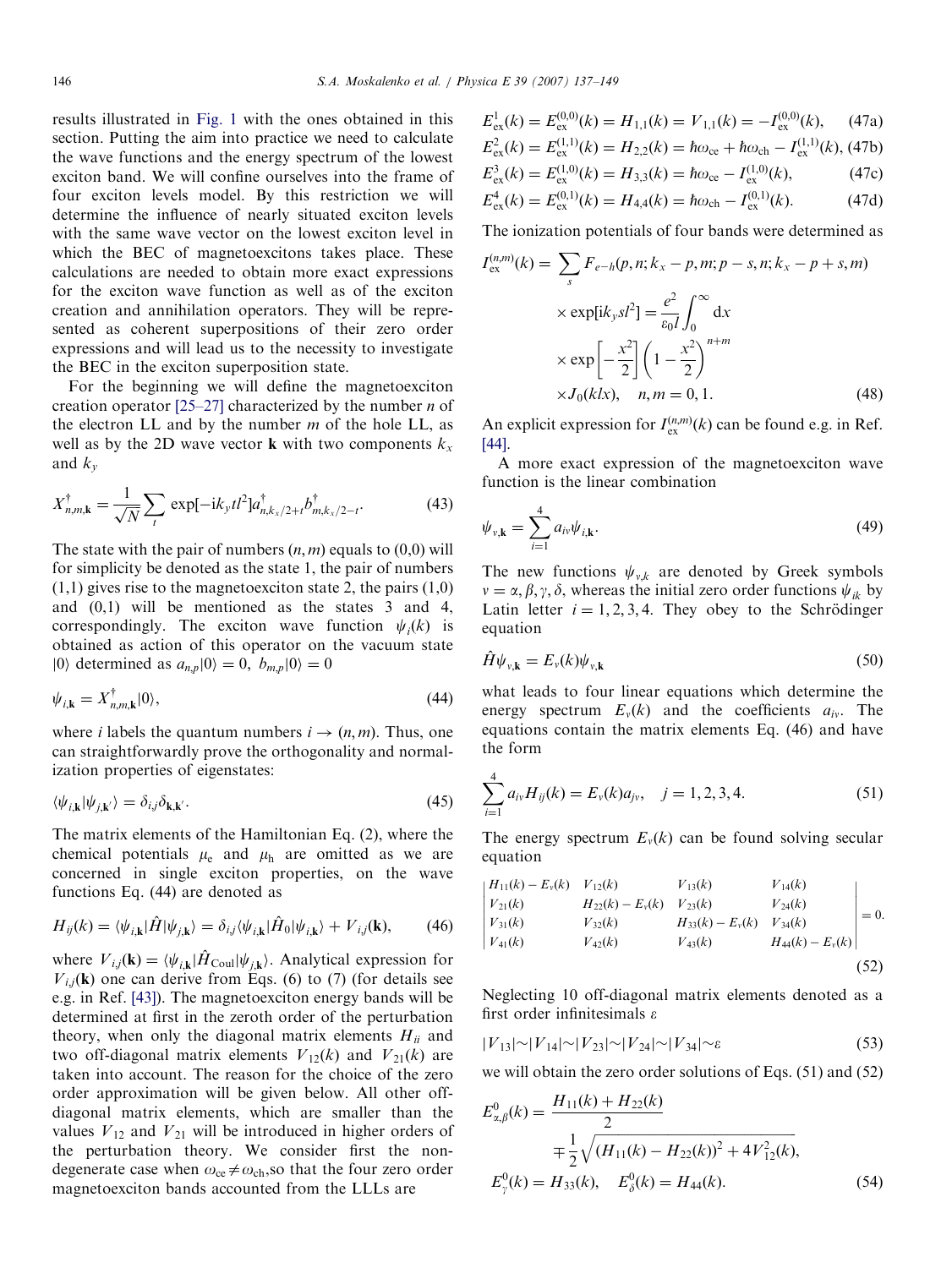In the limit  $V_{12}(k) < \hbar \omega_{ce} + \hbar \omega_{ch}$  two magnetoexciton bands look as follows:

$$
E_{\alpha}^{0}(k) = E_{\text{ex}}^{1}(k) - \frac{V_{12}^{2}(k)}{\hbar \omega_{\text{ce}} + \hbar \omega_{\text{ch}}},
$$
  
\n
$$
E_{\beta}^{0}(k) = E_{\text{ex}}^{2}(k) + \frac{V_{12}^{2}(k)}{\hbar \omega_{\text{ce}} + \hbar \omega_{\text{ch}}}. \tag{55}
$$

The coefficients  $a_{iv}^0$  can be also determined in the zeroth order

$$
|a_{1\alpha}^0|^2 = |a_{2\beta}^0|^2 = \frac{(H_{22}(k) - H_{11}(k))^2}{(H_{22}(k) - H_{11}(k))^2 + V_{12}^2(k)}
$$
  
\n
$$
\approx 1 - \frac{V_{12}^2(k)}{(h\omega_{ce} + h\omega_{ch})^2},
$$
  
\n
$$
|a_{2\alpha}^0|^2 = |a_{1\beta}^0|^2 = \frac{V_{12}^2(k)}{(H_{22}(k) - H_{11}(k))^2 + V_{12}^2(k)}
$$
  
\n
$$
\approx \frac{V_{12}^2(k)}{(h\omega_{ce} + h\omega_{ch})^2},
$$
  
\n
$$
a_{2\alpha}^0 \approx -\frac{V_{12}(k)}{h\omega_{ce} + h\omega_{ch}}, a_{1\beta}^0 \approx \frac{V_{12}(k)}{h\omega_{ce} + h\omega_{ch}},
$$
  
\n
$$
a_{3\nu}^0 = a_{4\nu}^0 = 0 \text{ for } \nu = \alpha, \beta.
$$
 (56)

The different signs of the coefficients  $a_{1\beta}^0$  and  $a_{2\alpha}^0$  are taken to obey Eqs. (51) and will be important in the discussions below. We are interested in a more exact expressions for only the lowest exciton band taking into account the influence of three exciton bands situated upper on the energy scale. For these three bands involved in this scheme the starting wave function (49) is not sufficient because there are another exciton bands which do not affect too much the lowest exciton bands, but can stronger influence on the upper exciton bands. It can be easily shown that first order corrections give zero contribution to the energy and the following contribution to the coefficients  $a_{iv}$ :

$$
a'_{1v} = a'_{2v} = 0,
$$
  
\n
$$
a'_{3v} = -\frac{(V_{31}a_{1v}^0 + V_{32}a_{2v}^0)}{(H_{33} - E_v^0)}, \quad v = \alpha, \beta,
$$
  
\n
$$
a'_{4v} = -\frac{(V_{41}a_{1v}^0 + V_{42}a_{2v}^0)}{(H_{44} - E_v^0)}.
$$
\n(57)

The perturbation theory used here gives rise to the second order correction to the lowest exciton band  $E''_{\alpha}$ 

$$
E''_{\alpha}(k) = \left[\frac{|V_{13}(k)|^2}{E^0_{\alpha}(k) - H_{33}(k)} + \frac{|V_{14}(k)|^2}{E^0_{\alpha}(k) - H_{44}(k)}\right] |a^0_{1\alpha}|^2
$$
  
+ 
$$
\left[\frac{|V_{23}(k)|^2}{E^0_{\alpha}(k) - H_{33}(k)} + \frac{|V_{24}(k)|^2}{E^0_{\alpha}(k) - H_{44}(k)}\right] |a^0_{2\alpha}|^2
$$
  
+ 
$$
a^{0*}_{1\alpha}a^{0}_{2\alpha}\left[\frac{V_{13}(k)V_{32}(k)}{E^0_{\alpha}(k) - H_{33}(k)} + \frac{V_{14}(k)V_{42}(k)}{E^0_{\alpha}(k) - H_{44}(k)}\right]
$$
  
+ 
$$
a^{0*}_{2\alpha}a^0_{1\alpha}\left[\frac{V_{23}(k)V_{31}(k)}{E^0_{\alpha}(k) - H_{33}(k)} + \frac{V_{24}(k)V_{41}(k)}{E^0_{\alpha}(k) - H_{44}(k)}\right].
$$
 (58)

Substituting the coefficients  $a_{1\alpha}^0$  and  $a_{2\alpha}^0$ , given by (56) and the matrix elements  $V_{ij}(k)$  from (46) into (58) we obtain the

dependence of  $E''_{\alpha}(k)$  on the dimensionless wave vector kl. The dependence of the ionization potential of the lowest exciton band on the wave vector  $k$  with the account of the second order corrections is represented in [Fig. 1](#page-8-0) by the dotted and dash-dotted lines. This corrections are 40% smaller as compared with the influence of all ELL.

In the frame of four level models the magnetoexciton creation operator has the form

$$
X_{\alpha\mathbf{k}}^{\dagger} = a_{1\alpha}^0 X_{0,0,\mathbf{k}}^{\dagger} + a_{2\alpha}^0 X_{1,1,\mathbf{k}}^{\dagger} + a_{3\alpha}^{\prime} X_{1,0,\mathbf{k}}^{\dagger} + a_{4\alpha}^{\prime} X_{0,1,\mathbf{k}}^{\dagger}.
$$
 (59)

On its base it is possible to construct a new displacement operator  $\hat{D}(N_{ex})$  and to discuss the phenomenon of BEC taking into account explicitly the LLLs and FELLs.

Consider the BEC in the lowest exciton superposition state in a simplified variant, when only two main terms in expression (59) are taken into account and the coefficients of superposition are  $a_{1\alpha}^0 \equiv a_1$  and  $a_{2\alpha}^0 \equiv a_2$ , with the condition  $a_1^2 + a_2^2 = 1$ . The expression Eq. (31) now can be rewritten as:

$$
X_{\mathbf{k}}^{\dagger} = a_1 X_{0,0,\mathbf{k}}^{\dagger} + a_2 X_{1,1,\mathbf{k}}^{\dagger}.
$$
 (60)

The unitary transformation  $\hat{D}(\sqrt{N_{\text{ex}}}) = \exp[\sqrt{N_{\text{ex}}}(X^{\dagger}(k) X(k)$ ] leads do generalized Bogoliubov's u-v transformation

$$
\alpha_p = \hat{D}a_p \hat{D}^{\dagger}
$$
  
\n
$$
= \cos(ga_1)a_p - \sin(ga_1) \exp[-ik_y(p - k_x/2)]b^{\dagger}_{k_x - p},
$$
  
\n
$$
\beta_p = \hat{D}a_p \hat{D}^{\dagger}
$$
  
\n
$$
= \cos(ga_1)b_p + \sin(ga_1) \exp[-ik_y(k_x/2 - p)]a^{\dagger}_{k_x - p},
$$
  
\n
$$
\gamma_p = \hat{D}c_p \hat{D}^{\dagger}
$$
  
\n
$$
= \cos(ga_2)a_p - \sin(ga_2) \exp[-ik_y(p - k_x/2)]d^{\dagger}_{k_x - p},
$$
  
\n
$$
\delta_p = \hat{D}d_p \hat{D}^{\dagger}
$$
  
\n
$$
= \cos(ga_2)d_p + \sin(ga_2) \exp[-ik_y(k_x/2 - p)]c^{\dagger}_{k_x - p}.
$$
  
\n(61)

Here  $g = \sqrt{2\pi l^2 n_{\text{ex}}}; n_{\text{ex}} = N_{\text{ex}}/S;$  Fermi operators  $c_p, d_p$ and  $c_p^{\dagger}$ ,  $d_p^{\dagger}$  describe the annihilation and creation of an electron and a hole in the FELL, respectively. Then the new ground state wave function acquires the following form:

$$
|\Psi_{g}(\mathbf{k})\rangle = \hat{D}(\sqrt{N_{ex}})|0\rangle
$$
  
=  $\prod_{t}(\cos(g) + \sin(g) \exp(-ik_{y}t^{2}) [a_{1}a_{k_{x}/2+t}^{\dagger}b_{k_{x}/2-t}^{\dagger} + a_{2}c_{k_{x}/2+t}^{\dagger}d_{k_{x}/2-t}^{\dagger}]),$  (62)

which plays the role of vacuum state for the operators  $\alpha_p, \beta_p, \gamma_p, \delta_p$ , i.e.

$$
\alpha_p |\Psi_{\rm g}(\mathbf{k})\rangle = \beta_p |\Psi_{\rm g}(\mathbf{k})\rangle = \gamma_p |\Psi_{\rm g}(\mathbf{k})\rangle = \delta_p |\Psi_{\rm g}(\mathbf{k})\rangle = 0.
$$

With the above definitions one can calculate the average number of excitons (which is equal to the average number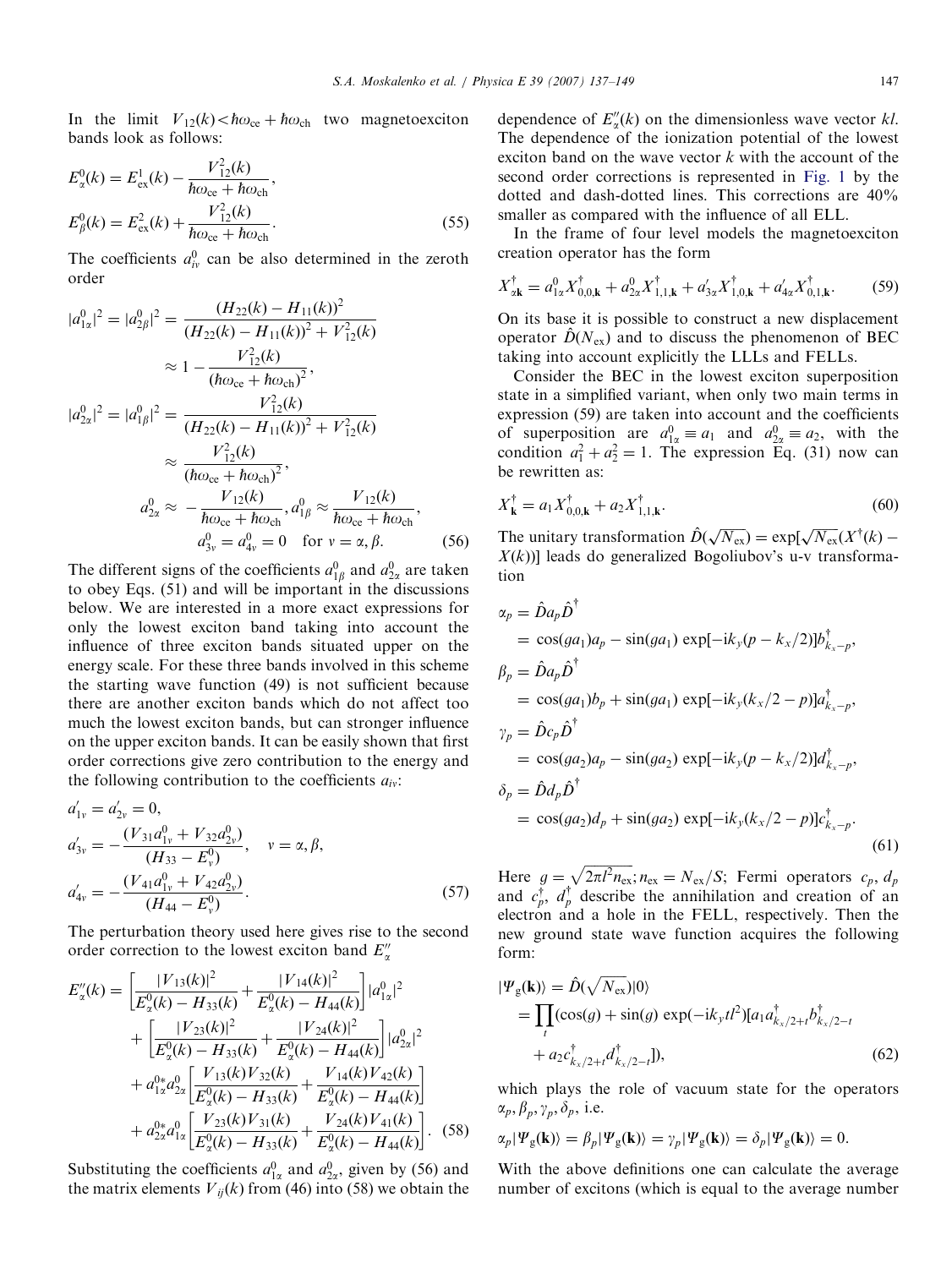<span id="page-11-0"></span>of electrons or holes) as follows:

$$
\langle \Psi_{\mathbf{g}}(\mathbf{k})| \sum_{l} (a_{l}^{\dagger} a_{l} + c_{l}^{\dagger} c_{l}) | \Psi_{\mathbf{g}}(\mathbf{k}) \rangle = N[\sin^{2}(ga_{1}) + \sin^{2}(ga_{2})].
$$
\n(63)

Owing to the definition of  $g$  one arrives at the concentration relation

$$
g^2 = \sin^2(ga_1) + \sin^2(ga_2),\tag{64}
$$

which in case of  $a_2 = 0$  leads to the previous expression Eq. (36) of Ref. [27]. Another special case is the following:

$$
a_1 = a_2 = 1/\sqrt{2}, \quad g^2/2 = \sin^2(g/\sqrt{2}), \tag{65}
$$

what implies  $q^2 < 2$ . This relation generalize the description of the BEC of magnetoexciton gas on its superposition state, with electrons and holes residing both in the LLLs and the FELLs.

## 5. Conclusions

The virtual excitations due to Coulomb scattering of two charged particles from their LLLs to ELLs with arbitrary indices  $n$  and  $m$  and their return back to LLLs lead in the second order of the perturbation theory to supplementary indirect interaction between the particles side by side with their Coulomb interaction. General expressions for the corresponding matrix elements were obtained. On these base the influence of indirect interaction on the chemical potential of the condensed magnetoexcitons and on the energy per pair in the components of EHL and EHD were revealed in HFA. The indirect supplementary e–e and h–h interaction being averaged in HFA gives rise to direct pairing terms and exchanges pairing terms. The first terms being negative increase the binding energy of magnetoexcitons and energy per pair in the EHL phase, whereas the second terms are repulsive. They diminish the influence of the direct pairing terms, but do not surpass them, so that the resulting influence of both terms remains attractive. The supplementary e–h attraction after the u-v transformation in the case of BEC of magnetoexcitons in the state with wave vector **k** gives rise to repulsive-type Bogoliubov self-energy terms [\[41\].](#page-12-0) They stabilized the BEC in the small region of wave vectors  $kl < 0.5$ . Such terms do not appear in the case of EHL.

The energy per one e–h pair inside the EHD found to be situated on the energy scale very close to the value of the chemical potential of the Bose–Einstein condensed magnetoexcitons with wave vector  $k = 0$  calculated in the HFBA. These two phases can coexist. Coexistence of the degenerate Bose gas with  $k = 0$  and of the droplets of dielectric liquid phase formed by magnetoexcitons with non-zero wave vector **k** was revealed in Ref. [\[42\],](#page-12-0) so that one can expect the coexistence of three phases simultaneously.

The wave functions of the lowest exciton levels in the second order of the perturbation theory represent the superpositions of the zero order exciton wave functions related with definite Landau levels. The BEC of magnetoexcitons in such superposition state involving different Landau levels was considered. The generalization of the Bogoliubov u-v transformations and of the BCS-type ground state wave function introduced by Keldysh and Kozlov in their electron–hole description of Bose–Einstein condensed excitons is proposed. On this base the phasespace filling factors of involved Landau levels were determined.

#### References

- [1] M.A. Liberman, B. Johanson, Usp. Fiz. Nauk 165 (1995) 121.
- [2] D. Lai, Rev. Mod. Phys. 73 (2001) 629.
- [3] H.L. Stormer, Rev. Mod. Phys. 71 (1999) 875.
- [4] S. Das Sarma, A. Pinczuk (Eds.), Perspectives in Quantum Hall Effects, Wiley, New York, 1997.
- [5] E.I. Rashba, Pure Appl. Chem. 67 (1995) 409.
- [6] D.C. Tsui, H.L. Stormer, A.C. Gossard, Phys. Rev. Lett. 48 (1982) 1559.
- [7] R.B. Laughlin, Phys. Rev. Lett. 50 (1983) 13.
- [8] A.H. MacDonald, E.H. Rezayi, D. Keller, Phys. Rev. Lett. 68 (1992) 1939.
- [9] F.D.M. Haldane, Phys. Rev. Lett. 51 (1983) 605.
- [10] B.I. Halperin, Phys. Rev. Lett. 52 (1984) 1583.
- [11] J.K. Jain, Phys. Rev. Lett. 63 (1989) 199.
- [12] D. Arovas, J.R. Schriffer, F. Wilczek, Phys. Rev. Lett. 53 (1984) 722.
- [13] S.M. Girvin, A.H. MacDonald, P.M. Platzman, Phys. Rev. B 33 (1986) 2481.
- [14] F.G.H. Haldane, E.H. Rezayi, Phys. Rev. Lett. 54 (1985) 359.
- [15] A. Wojs, A. Gladysiewicz, J.J. Quinn, Phys. Rev. B 73 (2006) 235338.
- [16] V.M. Apalkov, E.I. Rashba, Phys. Rev. B 46 (1992) 1628; V.M. Apalkov, E.I. Rashba, Phys. Rev. B 48 (1993) 18312; V.M. Apalkov, E.I. Rashba, Pisma Zh. Eksp. Teor. Fiz. 54 (1991) 160;
	- V.M. Apalkov, E.I. Rashba, Phys. Rev. B 55 (1992) 38.
- [17] V.M. Apalkov, F.G. Pikus, E.I. Rashba, Phys. Rev. B 52 (1995) 6111.
- [18] E.I. Rashba, M.E. Portnoi, Phys. Rev. Lett. 70 (1993) 3315.
- [19] M.E. Portnoi, E.I. Rashba, Phys. Rev. B 54 (1996) 13791.
- [20] X.M. Chen, J.J. Quinn, Phys. Rev. Lett. 70 (1993) 2130.
- [21] A. Wojs, J.J. Quinn, Phys. Rev. B 63 (2001) 045303.
- [22] I.V. Lerner, Yu.E. Lozovik, Zh. Eksp. Teor. Fiz. 78 (1980) 1167.
- [23] I.V. Lerner, Yn.E. Lozovik, J. Low Temp. Phys. 38 (1980) 333.
- [24] I.V. Lerner, Yn.E. Lozovik, Zh. Eksp. Teor. Fiz. 80 (1981) 1488 (Sov.Phys.-JETP 53 (1981) 763).
- [25] A.B. Dzyubenko, Yn.E. Lozovik, Fiz. Tverd. Tela (Leningrad) 25 (1983) 1519; A.B. Dzyubenko, Yn.E. Lozovik, Fiz. Tverd. Tela (Leningrad) 26 (1984) 1540 (Sov. Phys. Solid State 25 (1983) 874); A.B. Dzyubenko, Yn.E. Lozovik, Fiz. Tverd. Tela (Leningrad) 26 (1984) 938; A.B. Dzyubenko, Yn.E. Lozovik, Fiz. Tverd. Tela (Leningrad) J. Phys. A 24 (1991) 415.
- [26] D. Paquet, T.M. Rice, K. Ueda, Phys. Rev. B 32 (1985) 5208;
- T.M. Rice, D. Paquet, K. Ueda, Helv. Phys. Acta 58 (1985) 410. [27] S.A. Moskalenko, M.A. Liberman, D.W. Snoke, V. Botan, Phys. Rev. B 66 (2002) 245316; S.A. Moskalenko, M.A. Liberman, D.W. Snoke, V. Botan, Mold. J. Phys. Sci. 1 (4) (2002) 5.
- [28] S.A. Moskalenko, M.A. Liberman, D.W. Snoke, V. Botan, B. Johansson, Physica E 19 (2003) 278; V. Botan, M.A. Liberman, S.A. Moskalenko, D.W. Snoke, B. Johansson, Physica B 346–347 C (2004) 460.
- [29] S.A. Moskalenko, M.A. Liberman, P.I. Khadzhi, E.V. Dumanov, Ig.V. Podlesny, V. Botan, Sol. State Commun. 140/5 (2006) 236.
- [30] A. Griffin, D.W. Snoke, S. Stringari (Eds.), Bose–Einstein Condensation, Cambridge University Press, Cambridge, 1995.